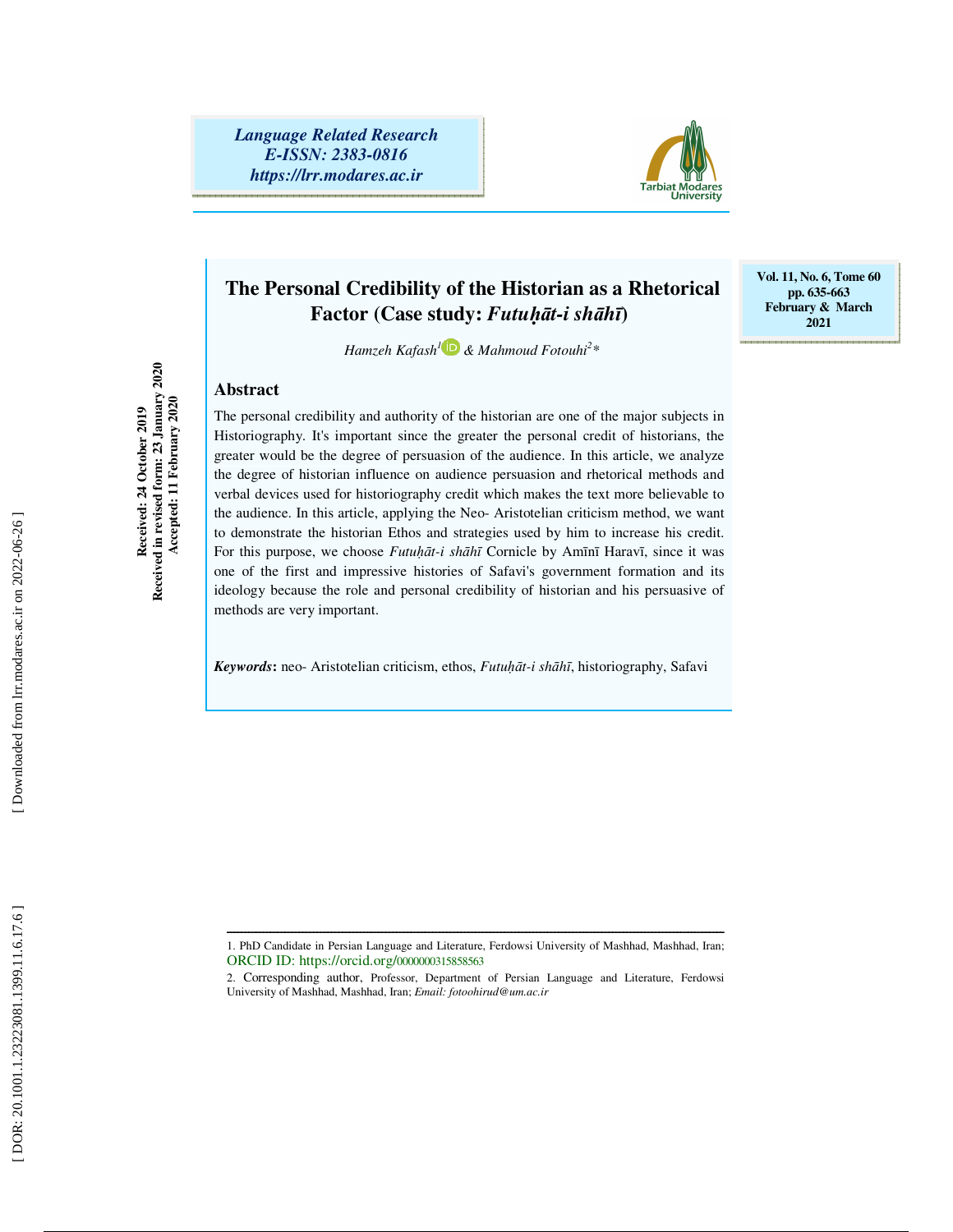*Language Related Research 11(6), (February & March, 2021) 635-663*

# **1. Introduction**

The historian personality is one of the main factors in the validity of historical narrative. The character of the historian is a rhetorical function here. Because in addition to validation of historical narrative, it is accompanied by the persuasion of audience. Historians, consciously in history, have sought to validate their historical events. They used objective eyewitnesses, predecessors, contemporaries, and so on. However, it should not be mentioned that the most important and fundamental factor in historical authenticity is the character of the historian. From this view point, historical authenticity is closely linked to the historian's authority and credibility. The historian's credit for the historian is that what method would the historian produce the right documents? Thus, the degree of content of the historian's discourse increases in the presentation of historical evidence. The authors seek to show how the historian achieves this personal credit in his historical context.

### **2. Methodology**

Among rhetorical criticism, neo - Aristotle criticism has long term history. This approach, although criticized and reviewed, continues to be one of the most important approaches to its life. First, in 1391, Herbert Wichelns propounded the main tools of neo - Aristotle criticism as " The Literary Criticism of Oratory " in his article. He made a distinction between literary criticism and rhetorical criticism there. Aristotle had already begun to write in the On Rhetoric and other like Cicero and Quintilian. These elements were the speaker's personality, the public character of the speaker or the public's perception of the speaker, the major ideas presented in the speech, the motives to which the speaker appealed, the nature of the speaker's proofs, the speaker's judgment of human nature in the audience, the arrangement of the speech, the speaker's mode of expression, the speaker's method of speech preparation, the manner of delivery, and the effect of discourse on the immediate audience and its long-term effects (Foss, 2009, P. 22).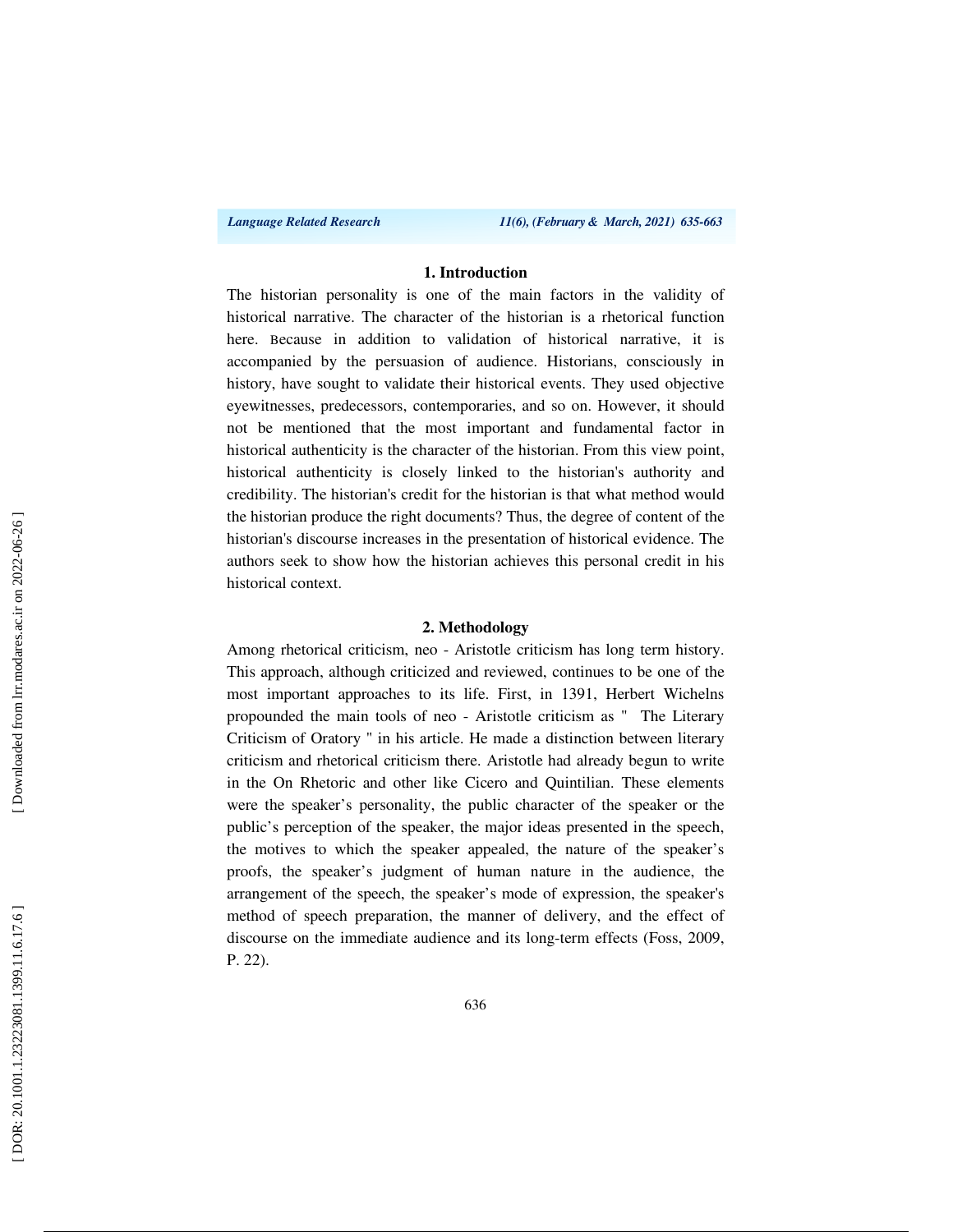Since he did not deal with the analysis of these subjects, literary critics applied to the sources of classical rhetoric and benefited from the underpinnings of the rhetoric that Aristotle discussed in On Rhetoric, literary critics turned to classical rhetoric and took advantage of the rhetoric pillars that Aristotle had discussed in oratory: innovation, arrangement, style, memory and delivery (ibid, p. 22). Therefore, the application of the three elements of Aristotle s artificial arguments for review and critique of literary texts was first proposed in the neo - Aristotle criticism approach.

In this paper, the authors mention the difference between Aristotle and Cicero Ethos. This difference is, first, that one of the characteristics of the orator was based on common sense. This feature is necessary for the rational type because if a speaker wishes to express the truth, he must be wise enough about what he is talking about. The second is the difference between the client and the plaintiff which has very little relation with Aristotle's rational Ethos. This concept entails two categories: content and influence. It is, therefore, a good representation of the character of an orator and the principal (content ), for the audience . In other words, this study aimed to investigate the relationship between self - efficacy and Pathos. The difference between Cicero's Ethos and Pathos is that he has some kind of gentleness with him, but it is equal to arousing strong feelings. While Aristotle's Ethos is a logical concept and does not have a goal in arousing emotions, and unlike Aristotle, it includes all types of feelings.

According to the above explanation, in this paper, the authors have put the Aristotelian Ethos for text analysis. For Aristotelian ethos, in addition to being text, Aristotelian Ethos is more logical than Ciceronian one. On the other hand, because in the new - Aristotelian approach, Aristotle's theory has been used. It is necessary to mention that the authors have mentioned the above explanations to understand the addressee about Aristotle and his critique of neo - Aristotle and have extracted the text analysis unique to Aristotle's theory and those cases which have been used to obtain the authenticity of the historian.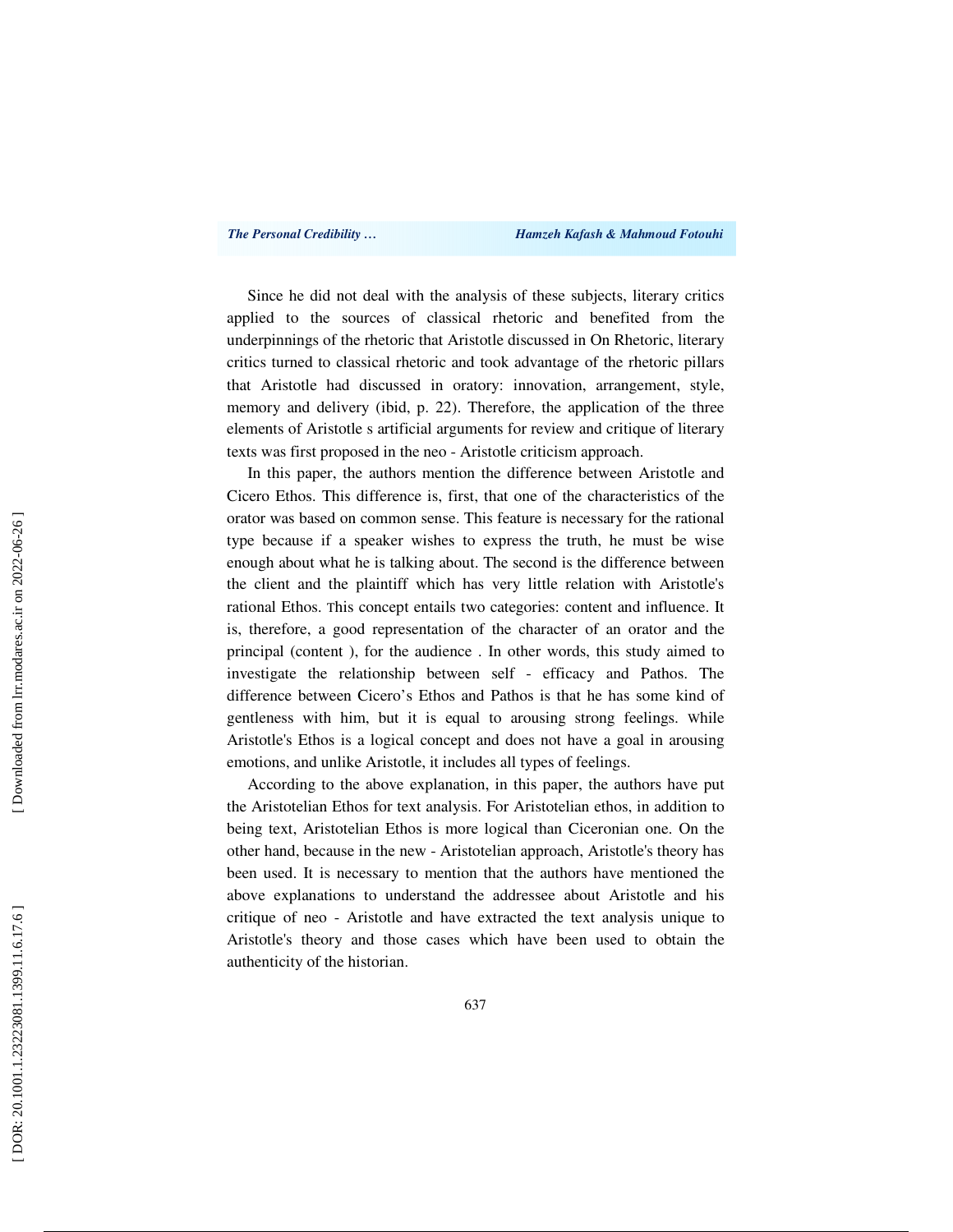*Language Related Research 11(6), (February & March, 2021) 635-663*

## **3. Conclusion**

In the tradition of historiography, some of the essential elements are common and are not special to *Futu*ḥā*t-i sh* ā *h* ī, such as the fame of the historian and writing and composition. But some of these elements, especially those of *Futuhāt-i shāhī* which belong to the historiography of Safavid era, are the means of distinguishing it with pre - Safavid historiography.Using the current discourses of their time Amī nī Haravī seeks to link past discourses with the new discourse of Safavid establishment in the direction of legitimacy.

It should be divided into two categories: general elements and discursive elements. Those elements which serve to strengthen and promote the values of Safavid's political and ideological system will be credited to the historian and his work. However, for audiences outside the discourse or the rival discourses can reduce the authenticity of the text and reduce it to a sectarian text. In this paper, we used the rhetorical criticism techniques to investigate the functions of the ethos for the historian in the whole text of the *Futu*ḥā*t-i sh* ā *h* ī and showed how intratextual and extratextual elements could add to the historian's credit.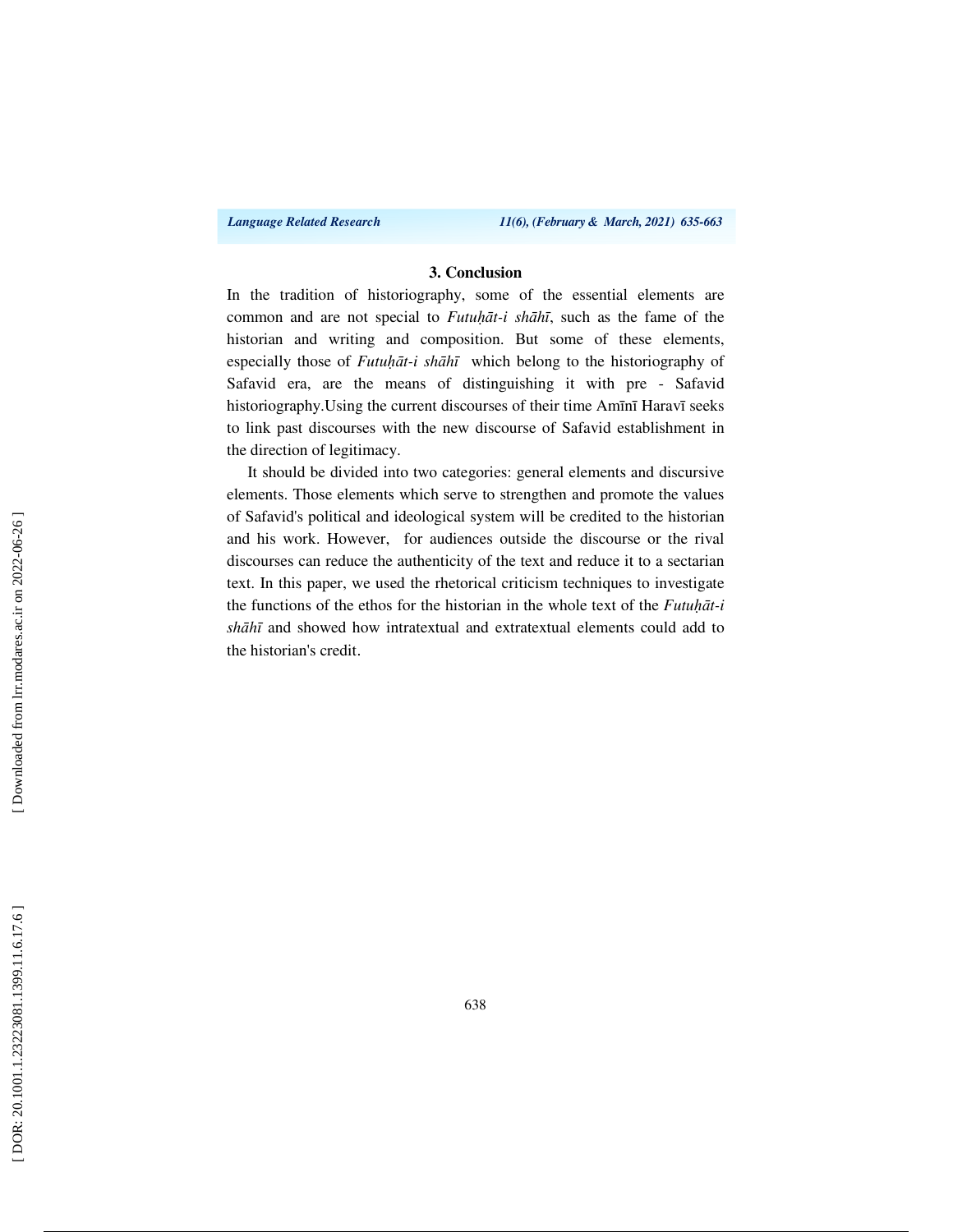يە<br>سىرى<sup>ئى</sup>ر دوماهنامة علمي- پژوهشي دا ۱، ش1 (پیاپی ٦٠) بهمن و اسفند ١٣٩٩، صص1٣٥ - ٦٦٣

اعتبارِ شخصي تاريخنگار بهمثابة يك عامل بلاغي (مطالعة موردي: تاريخِ فتوحات شاهي )

# حمزه كفاش ٰ، محمود فتوحى`\*

. دانشجوي دكتري زبان و ادبيات فارسي دانشگاه فردوسي مشهد، مشهد، ايران. 1 2 . استاد گروه زبان و ادبيات فارسي دانشگاه فردوسي مشهد، مشهد، ايران.

دريافت: ٩٨/ ٩٨/ ٩٨

# چكيده

يكي از مباحث اصلي در تاريخنگاري ميزان اعتبار شخصي و مرجعيت تاريخنگار است. اهميت اين امر از آنجاست كه هر چه ميزان اعتبارِ شخصي تاريخنگار بالاتر باشد، ميزان اقناعِ مخاطب بهطبع آن بالاتر ميرود. در اين جستار ميزانِ تأثيرگذاري تاريخنگار در اقناعِ مخاطب و شيوهها و تمهيدات بلاغي و زباني كه به اعتبارِ سخنِ تاريخنگار در جهت باورپذيريِ بيشترِ مخاطب به كار گرفته ميشده است، مورد بررسي قرار خواهد گرفت. در اين مقاله با بهكارگيري روشِ نقد نو ـ ارسطويي برآنيم تا اعتبارِ شخصيِ تاريخنگار و راهبردهايي را كه تاريخنگار براي بالا بردن اعتبارِ شخصيِ خود بهكار ميبرده است، نشان دهيم. از آنجايي كه يكي از كاركردهاي متنهاي تاريخي در راستاي تحكيم و تثبيت حكومتها نوشته ميشوند، اين متنها آوردگاه استفاده از تمهيداتِ بلاغي و زبانياند. تاريخ *فتوحاتِ شاهي* اثر اميني هروي بهدليل اينكه از نخستين تاريخهاي نوشتهشده و مؤثر در شكلگيري دولت و ايدئولوژي صفويان است، انتخاب شد، چراكه نقش و اعتبارِ شخصيِ تاريخنگار و شيوههاي اقناعگري وي بسيار اهميت دارد.

ــــــــــــــــــــــــــــــــــــــــــــــــــــــــــــــــــــــــــــــــــــــــــــــــــــــــــــــــــــــــــــــــــــــــــ

واژههاي كليدي: نقد نو ـ ارسطويي، اتوس، فتوحات شاهي، تاريخنگاري، صفويه.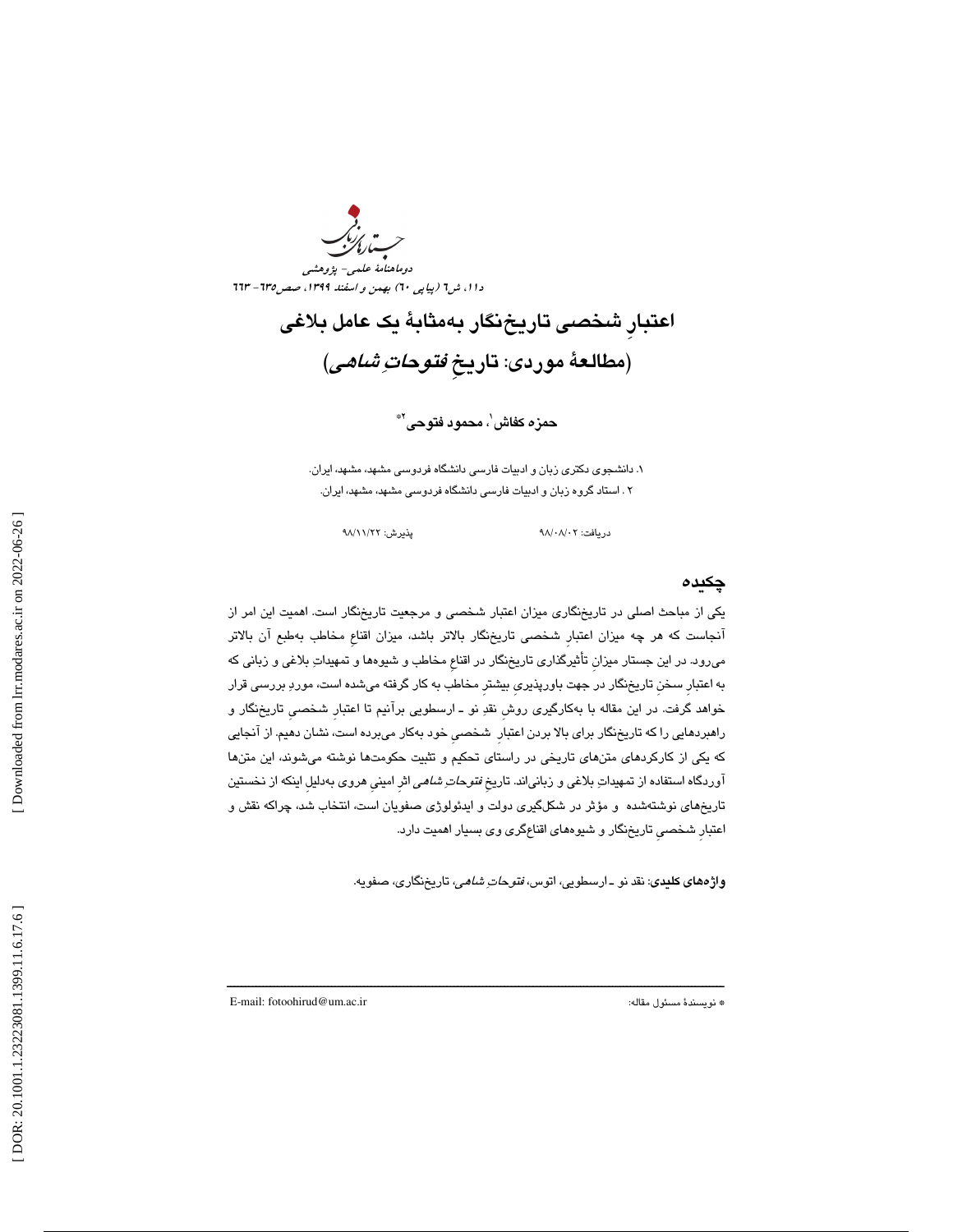حمد كفاش و همكار احتبار شخصي تاريخنگار... چي<br>احتبارِ شخصي تاريخنگار...<br>الحدودیم

# 1. مقدمه

# -1. 1 تعريف مسئله

اعتبارِ روايت تاريخي يكي از مسائل اصلي در حوزة تاريخنگاري است. از ديرباز سخن بر سرِ مدارك و اسناد تاريخيِ معتبر و نامعتبر بوده است، اما پرسش اين است كه چه سنگ محكي اين اعتبار را تعيين ميكند؟ چه روشهايي براي اعتبارسنجيِ مدارك تاريخي بهكار گرفته ميشود؟ تاريخنگاران، آگاهانه در روايت تاريخ، در پيِ اعتباربخشي به رويدادها و وقايعِ تاريخيِ خود بودهاند. آنان در اين راستا از شاهدانِ عيني، تاريخنگارانِ پيشين، معاصران و ... استفاده ميكردند. اما اين نكته را نبايد از ياد برد كه مهمترين و بنياديترين عامل در اعتبارِ تاريخي، شخصيت تاريخنگار است. با بررسيِ شيوههاي اعتباربخشيِ تاريخنگاران به اسناد تاريخي ميتوان به نوعي روششناسی تاریخنگار دست پیدا کرد. از این روی، اعتبار تاریخی پیوندی نزدیک با مرجعیتِ ٰ و اعتبارِ شخصي تاريخنگار پيدا ميكند. اعتبارِ شخصي تاريخنگار ناظر به اين مسئله است كه تاريخنگار، درستي مدارك تاريخياش را با تشبث به چه روشي ارائه ميكند؟ بنابراين هر چه ميزانِ اعتبارِ سخنِ تاريخنگار در ارائة مدارك تاريخي بالاتر رود، ميزانِ اقناعِ مخاطب نيز افزايش پيدا ميكند. ما در اين جستار برآنيم تا نشان دهيم كه تاريخنگار در متن تاريخياش، چگونه به اين اعتبارِ شخصي دست مييابد.

# 2. پيشينة تحقيق

در ميان تحقيقات ادبي تاكنون پژوهشي كه به جنبههاي زباني و بلاغيِ متنهاي تاريخي بپردازد، صورت نگرفته است. منظور از بررسي جنبههاي زباني و بلاغي متن ــ در اين جا تاريخ ــ دستيابي به شيوهها و كاربستهاي اقناعي متن است. اين شيوه بر اساسِ بازخوانيِ آثارِ آموزگارانِ خطابه در يونان و رومِ باستان مانند فنِّ خطابة ارسطو و پرورشِ خطيب از سيسرو و رويكردهاي جديدي مانند نقد نو ـ ارسطويي قابل ارزيابي است. در اين ميان مقالههايي كه با روش اين پژوهش تاكنون معرفي و نوشته شده است، مقالهاي است با عنوان «رتوريک سياسي و الگويابي پارلماني در نطقهاي عمومي فراكسيون اميد و ولايت» كه نويسندگان به بررسي 1 برهانهاي صناعي يعني اتوس، پاتوس و لوگوس در خطابههاي نمايندگان مجلس پرداختهاند.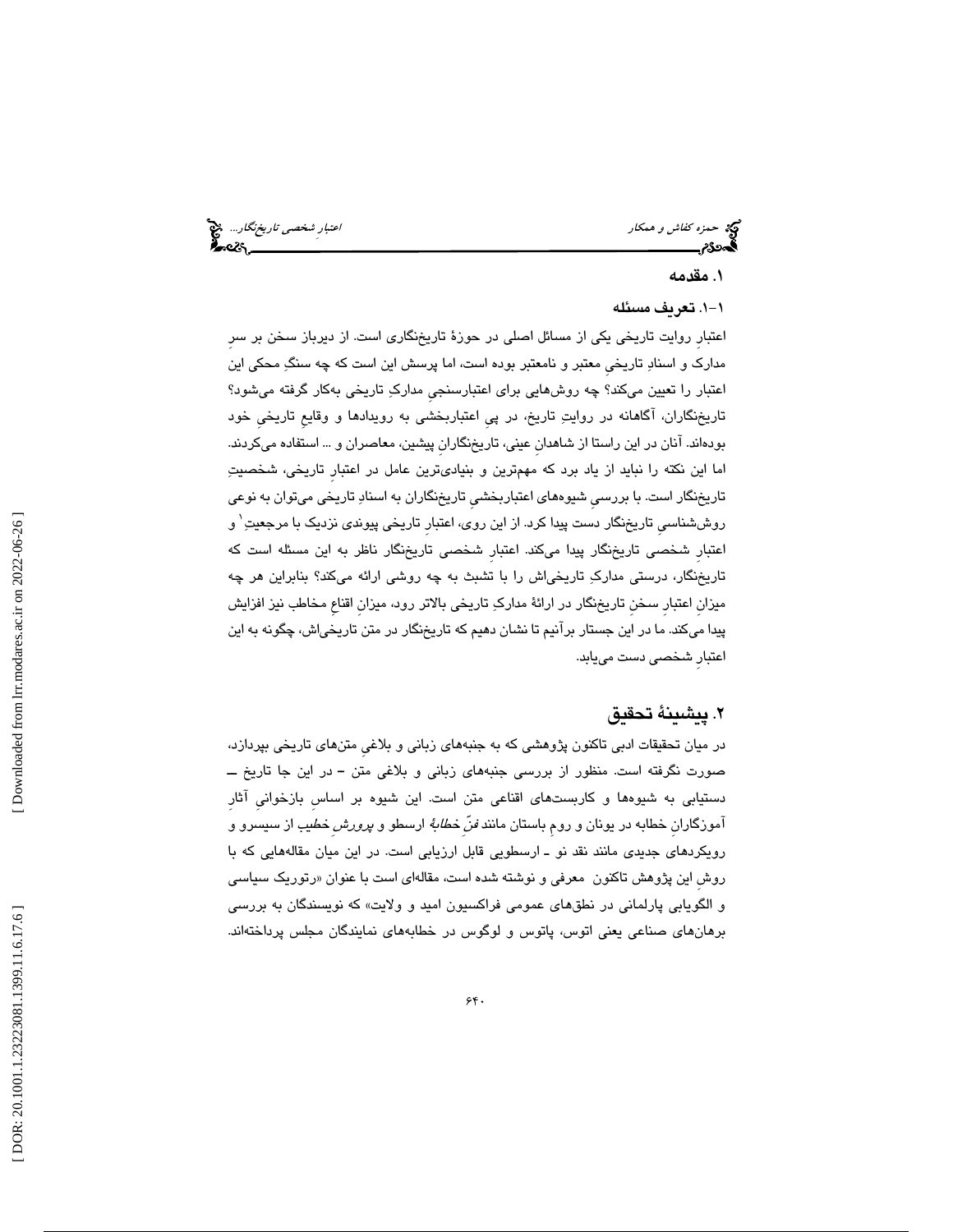همچنین مقالهٔ «معرفی روشهای مبتنی بر خطابهٔ باستان در نقد رتوریکی کتاب مقدس و بررسی چالشهاي بهكارگيري آنها در مطالعات نامه به عبرانيان» كه در آن نقد رتوريكي با تأكيد بر متن مقدس معرفي و شيوههاي مختلف نقد رتوريكي معرفي و تحليل شده است.

**پيكرهٔ تحقيق**: در اين جستار ما تنها به بررسي راهبردهاي اتوسآفريني در تاريخ *فتوحات*ِ شاهي اثرِ اميني هروي بسنده كردهايم. هر چند كه اگر تفاوتي در استفاده از اين روش در تاريخهاي دورههاي قبل و بعد از *فتوحاتِ شاهي* باشد، ذكر ميشود. اين متن به اين دليل انتخاب شد كه جزو اولين تاريخهاي نوشتهشده در عصرِ صفوي شمرده ميشود و از آنجايي كه اين تاريخ به دستورِ شاه اسماعيل در دورانِ شكلگيريِ گفتمانِ صفوي نوشته شده، اهميت بسياري دارد. همچنين *فتوحاتِ شاهي*، بهعنوان الگويي براي تاريخنگاري صفويان، موردِ استفاده تاريخنگاران بعدي قرار گرفت. نگارش *فتوحات شاهي* به دستور شاه اسماعيل صفوي در تاريخ 927 ق آغاز شد. امينيِ هروي كه در زمانِ سلطان حسين ميرزا منصبِ صدارت داشت و پس از او به دربار شاه اسماعيل رفته بود، فردي درباري به حساب ميآمد. بنابراين وابستگيِ وي به دربارِ شاه اسماعيل و از طرفي نوشتنِ تاريخي كه به نوعي اولين تاريخِ صفويان قلمداد ميشد، در نگارشِ كتابِ او بيتأثير نبود.

# .3 چارچوبِ نظري: نقد بلاغي و عامل اعتبار شخصي

در میان رویکردهای نقد بلاغی<sup>۲</sup>، نقدِ نو ــ ارسطویی<sup>۳</sup> سابقهای درازمدت دارد. این رویکرد هرچند، پس از مطرح شدن مورد نقد و بررسي قرار گرفت، اما همچنان بهمنزلة يكي از مهمترين رويكردهاى نقدِ رتوريكى به حياتِ خود ادامه داده است.<sup>؛</sup> نخستينبار، در سال ١٩٢٥، هربرت ویچلز ْ ابزارهای اصلی نقد نو ـ ارسطویی را در مقالهای با عنوان «نقدِ ادبی سـخنوری»<sup>٬</sup> مطرح كرد. ويچلز در مقالهاش به تمايزِ ميانِ نقد ادبي و نقد رتوريكي پرداخت. وي ميگويد: نقد رتوريكي ضرورتاً نقدي تحليلي است. روية نقد رتوريكي چنين است كه شخصيت سخنور را همچون عاملي تعيينكننده درنظر ميگيرد. همچنين اين نوع نقد، وجهة عمومي فرد را نيز در نظر دارد ــ نه آنچنان كه به راستي بوده است، بلكه آن چنان گه ديگران درمورد او ميانديشند. نقد رتوريكي مستلزم توصيفِ مخاطبان سخنور و توصيف ايدههاي اصلي كه سخنور بهواسطهٔ آن شنوندگانش را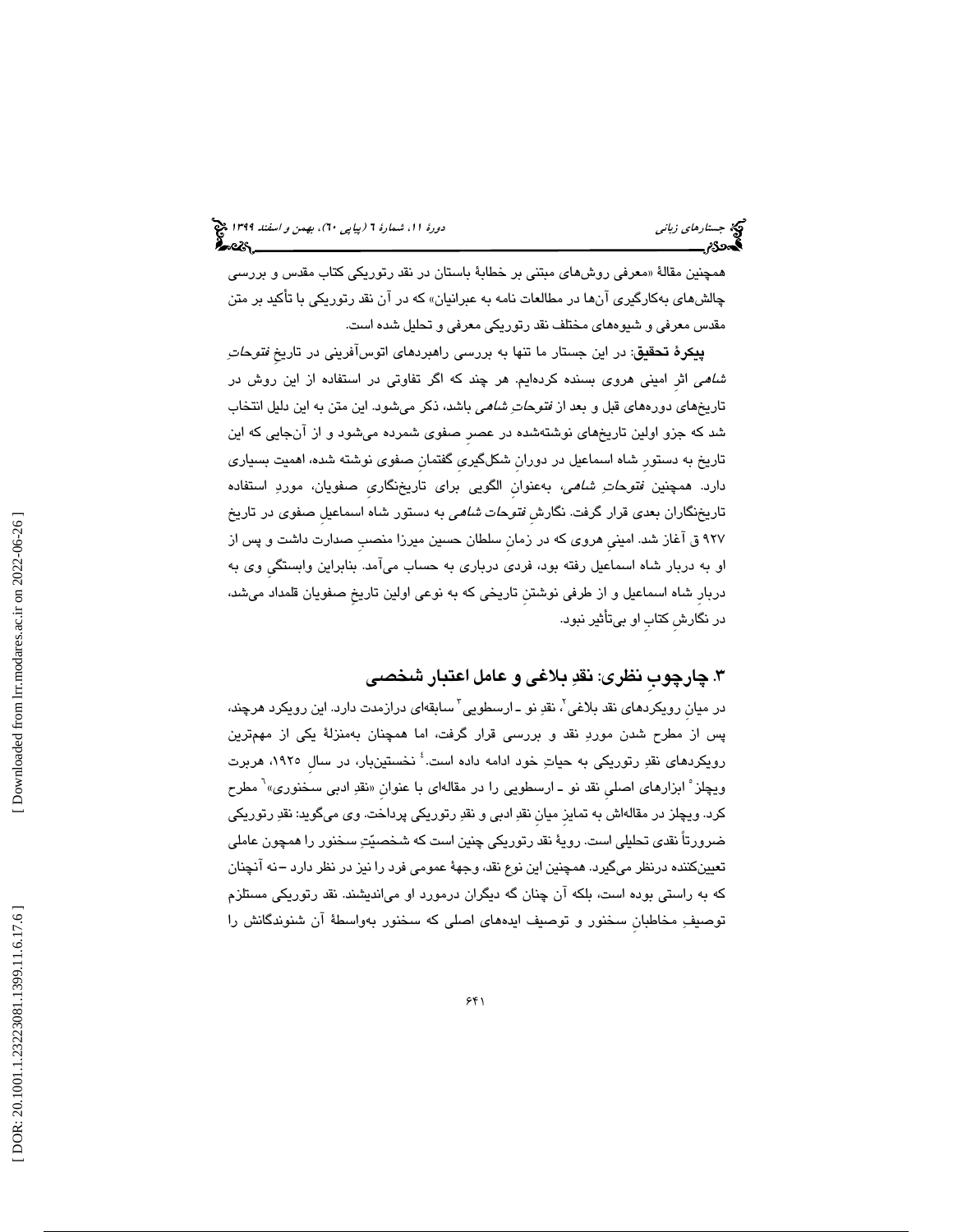حمزه كف*اش و همكار احتران المراق العتبارِ شخصي تاريخنگار.*.. و من المراق العتبارِ شخص*ي تاريخنگار..*. و من العتبار<br>**العدد: اعتبار** 

تحت تأثير قرار ميدهد نيز هست ــ نظير مواضع او، انگي زههايي كه بدانها متوسل ميشود و خصلتِ برهانهايي كه مطرح كرده است (Wichelns, 1962, P. 212). وي معتقد بود كه نقدِ رتوريكي ارتباطي با ماندگاري و زيباييِ اثر ندارد، بلكه با تأثير مرتبط است. نقد رتوريكي گفتار/ سخن را بهمنزلة گفتوگويي براي مخاطباني خاص در نظر ميگيرد، و وظيفهاش را به تحليل و فهمِ روشهاي سخنور در جهت ابلاغِ ايدههايش به مخاطبان، معطوف ميكند ( 209 .P ,ibid( .

موضوعاتِ اصلی که ویچلز درپيِ کشفِ آنان بود، پیشتر ارسطو در کتاب *فنّ خطابه* و بلاغيانِ ديگري مانند سيسرو و كوئينتيليان، به آنها پرداخته بودند. آن موضوعات عبارت بودند از: فرديت سخنور، شخصيت عموميِ سخنور يا درك عمومي از وي، مخاطب، ايدة اصليِ ارائه- شده در گفتار، انگيزههايي كه سخنور به آنها متوسل شده است، ماهيت برهانهاي سخنور، داوريِ سخنور در باب طبيعت بشري با درنظر گرفتن مخاطبانش، نحوة چينشِ گفتار، حالت بيانِ سخنور، روشِ تدوينِ گفتارِ سخنور، اسلوبِ بيان و تأثيرِ آنيِ و تأثيرات درازمدت سخن بر مخاطب (22 .Poss, 2009, P). از آنجايي كه ويچلز به چگونگي تحليل اين موضوعات نپرداخته بود، منتقدانِ ادبي به سرچشمههاي بلاغت كلاسيك روي آوردند و از اركانِ خطابه كه ارسطو در فنِّ خ*طابه* بحث كرده بود، بهره بردند. اين اركان<sup>۷</sup> عبارت بودند از: ركن ابداع<sup>^</sup>، ركن ترتيبات<sup>^</sup>، ركن سبک بر رکن حافظه استری منه بيان از از این رو به به كارگيري سه عنصرِ 10 سبك به منصر برهانهاي صناعيِ ارسطو براي بررسي و نقد متونِ ادبي نخستينبار در رويكرد نقد نو ـ ارسطويي طرح شد. بررسي هر يك از اين اركان خود ميتواند موضوعِ مقالهاي ديگر باشد و پرداختن به تمامي اركان در اين جستار امكانپذير نيست.

نقد نو ـ ارسطويي از سطوح مختلفي تشكيل شده است. براي مثال اين نقد براي تحليلِ يك اثرِ هنري<sup>۱٬</sup>، سه گام اصلي را پيش مينهد: برساخت بافتي كه اثرِ هنري در آن شكل گرفته است، كاربردِ پنج كانون رتوريكي ارسطو و ارزيابي تأثيرِ اثرِ هنري بر مخاطبِ (24 .Foss, 2009, P. در اين مقاله تنها به گام دوم تحليل رتوريكي و بخش ركن ابداع و مقولهٔ اعتبار شخصي بسنده ميكنيم و ميكوشيم تا از اين طريق به اين پرسشها پاسخ دهيم كه: تاريخنگار از چه روشهايي براي خود اعتبار كسب ميكند؟ اين روشها تا چه اندازه در اقناعِ مخاطب مؤثر بوده است؟

با توجه به گستردگي معناي اتوس (Ethos/ η'θος)، طرح مبحثِ اتوس در تاريخنگاري با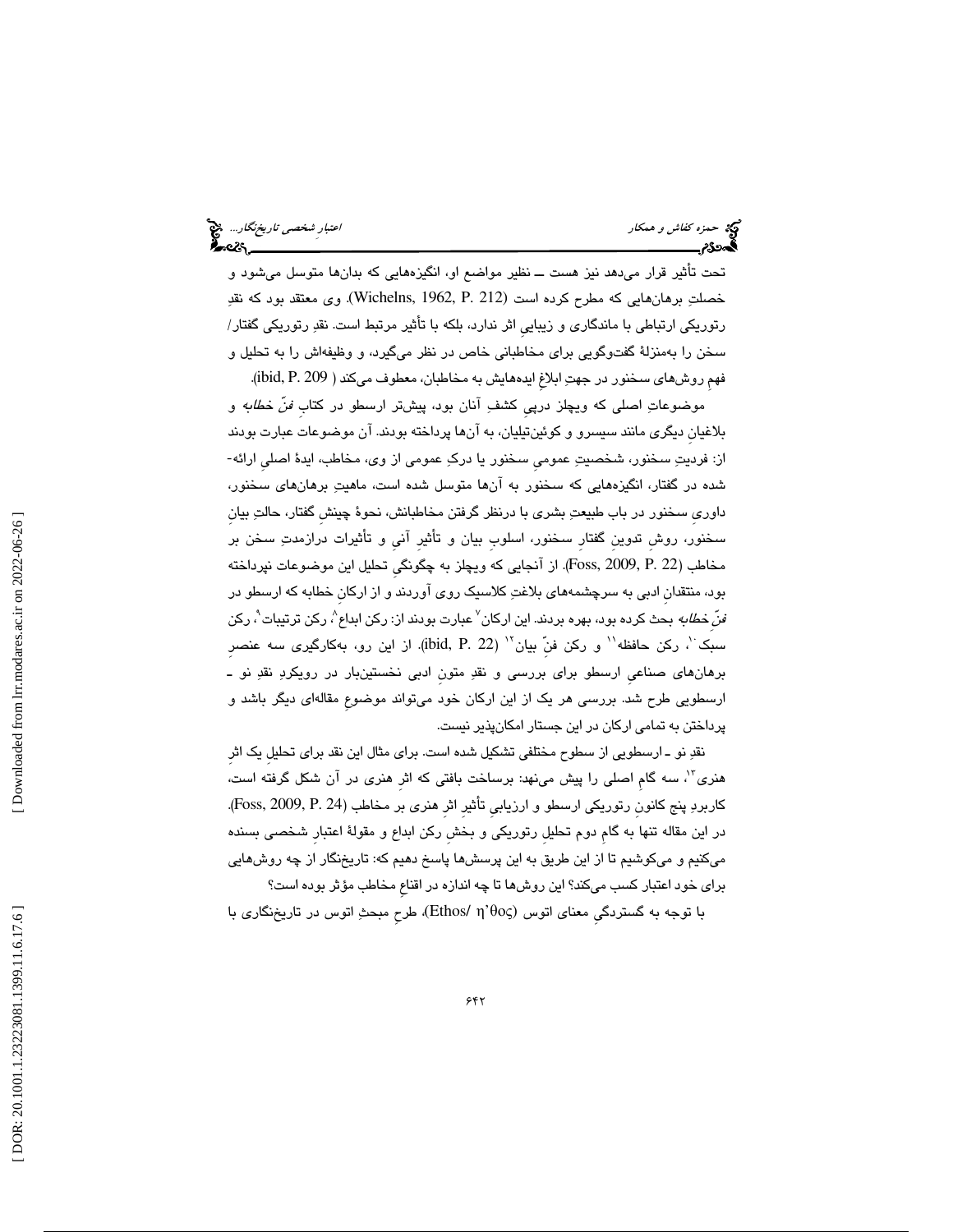چگونگي راهبردهاي كسب اعتبارِ شخصيِ تاريخنگار و پادشاه مرتبط است. بنابراين، در تاريخنگاري با دو گونه اتوس روبهرو هستيم. نخست اتوسي كه تاريخنگار براي خود ميسازد و ديگري اتوسي است كه توسط تاريخنگار براي پادشاه شكل ميگيرد. از آنجايي كه روشهاي (Pathos/ πα آفريني براي پادشاه با تأثيرگذاري و برانگيختنِ احساسات مخاطب ( θος' اتوس بيشتر سروكار دارد در اين مقاله تنها به بررسيِ اتوس و راهبردهاي كسبِ اعتبارِ تاريخنگار بسنده ميكنيم.

اتوس يا اقناع با توسل به اعتبار<sup>ِ ۱٬</sup> يا شخصيتِ سخنور از نظر مفهومي در طول تاريخ بلاغتِ يونان و روم و حتي تا زمانِ معاصر، دستخوشِ تغييرات گوناگوني شده است. به گونهاي كه اين دگرديسيِ معنايي را ميتوان در زمان معاصر تا نظرية مرگ مؤلف دنبال كرد. اين مفهوم نزد خطیبان دوران هلینیستی<sup>٬٬</sup> مانند لیزیاس<sup>٬٬</sup> به مراتب متفاوتتر از اتوس نزدِ خطیبان رومی ازجمله سیسرو<sup>۱۷</sup> و کویین تیلیان<sup>۱۸</sup> بود.<sup>۱۹</sup> در اینجا به اختصار دو معنای اتوس هلینیستی و اتوس رومی بيان و تفاوت هر يك ذكر خواهد شد و سرانجام به معنايي كه مورد نظر نگارندگان پژوهش حاضر است اشاره خواهيم كرد.

تطورِ مفهومِ اتوس در يونانِ باستان و روم: مفهومِ اتوس تا قبل از ارسطو به شكلهاي گوناگوني مطرح و مورد استفاده قرار گرفته بود. خطيباني مانند ليزياس (-459 308 ق.م.) كه در نوشتن عريضههای دادگاهی شهرتی داشت مهارتش در «ساختن ابزارهای اقناعی از طریق شخصيت» بود. وي در عريضههاي خود وضعيت زندگي، اصل و تبار و ... مراجعانِ خود را لحاظ میکرد. این روش لیزیاس توسطِ سقراط موردِ انتقاد قرار گرفت.<sup>۲</sup>۰ افلاطون نیز واژهٔ اتوس را بهكار نگرفت، اما اتوس افلاطوني بهدنبال كشف و بيان حقيقتِ نفس `` بود. بنابراين، اتوس افلاطوني هماهنگيِ دروني ميانِ زبان، شخصيت و حقيقت را توصيف ميكرد. در مدلِ افلاطوني، اتوس جايي بود كه زبان و حقيقت با يكديگر تلاقي ميكردند و در شخص مجسم مي شدند 2001, ,Baumlin( نكتة مهم در اتوسِ افلاطوني اين بود كه وي به صراحت اعلام ميكرد كه حقيقت ميبايست .p.278) 22 در شخص مجسم شده باشد و زبانِ شخص بايد اين حقيقت را بيان كند. بنابراين براي سخنور ضروری بود تا اقسام سخن و اقسام نفس™ را طبقهبندی میکرد تا از این طریق بتواند سخن

 [\[ DOR: 20.1001.1.23223081.1399.11.6.17](https://dorl.net/dor/20.1001.1.23223081.1399.11.6.17.6).6 ] [\[ Downloaded from lrr.modares.ac.ir on 20](https://lrr.modares.ac.ir/article-14-37614-fa.html)22-06-26 ] Downloaded from lrr.modares.ac.ir on 2022-06-26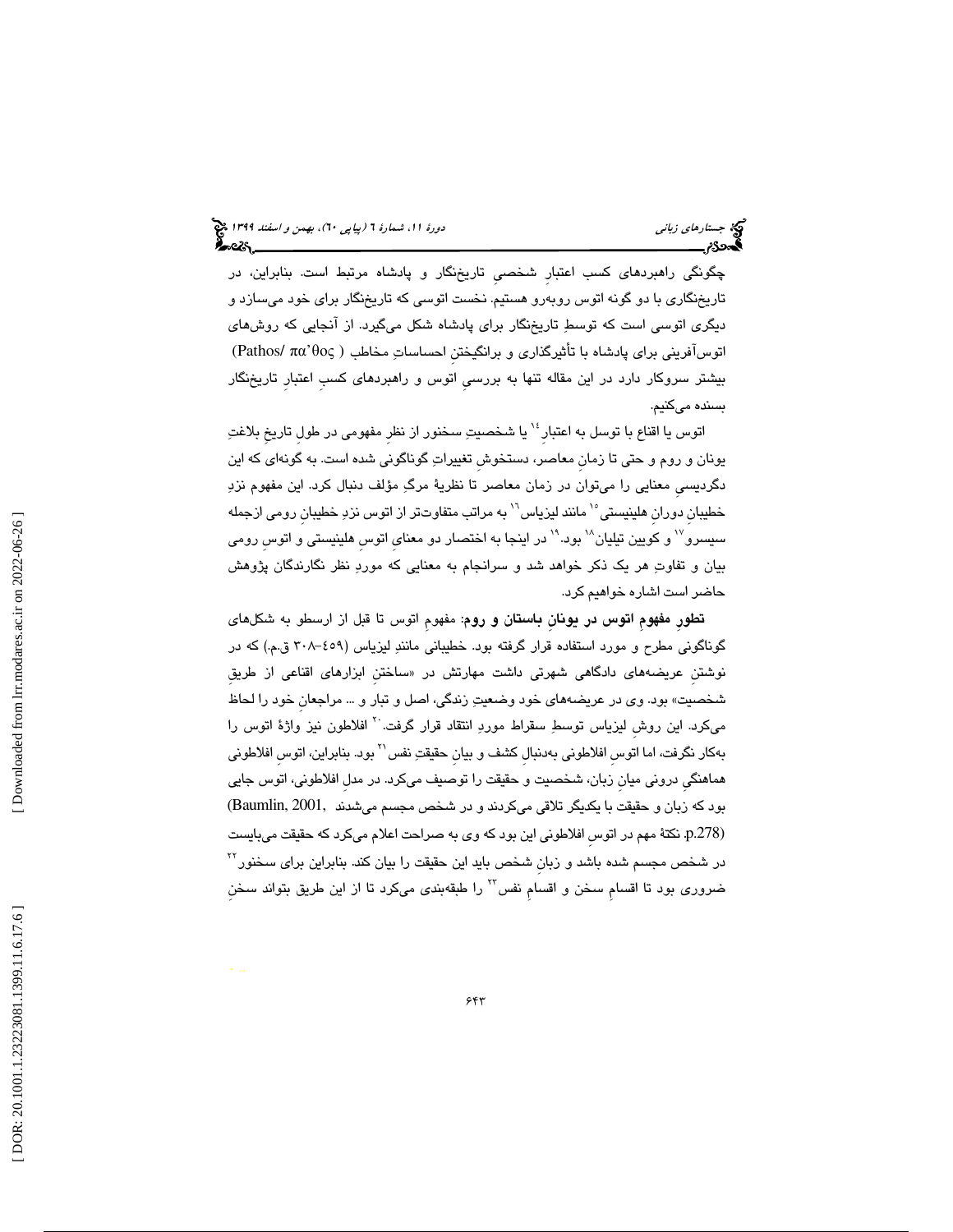حمد حمزه كفاش و همكار اعتبار شخص*ي تاريخنگار.*.. چ<mark>خ</mark><br>العاده<br>العادی محمد اعتبار اعتبار اعتبار اعتبار شخصی تاریخ محمد است.

مناسبِ هر نفس را بازبشناسد و بيان كند. هر چند كه شناخت اقسامِ نفس، هستة مركزيِ بلاغت افلاطون بود، اما او به شرح و توصیف آن نپرداخت و فیلسوفان دیگری مانند ایسوکراتس<sup>۲۶</sup>(۴۳۱-٣٣٨ ق.م.) پي آن را گرفتند. سرانجام آنچه ايسوكراتس از تأثير شناختِ اقسامِ سخن و اقسامِ نفس بر مخاطب نتيجه گرفت اين بود كه سخنور خود بايد داراي ذاتي خوب باشد تا سخنش مؤثر افتد و براي زندگيِ فرد نقشِ بسيار سنگيني قائل بود و اين خلاف رأي ارسطو بود.

نظام اقناعی ارسطویی متشكل از پنج ركن است كه عبارتاند از: ابداع°<sup>۲</sup>، ترتیبات<sup>۲</sup>′، سبک<sup>7</sup>′، حافظه $^{\chi^{\prime}}$ و فنِ بيان ُ لرسطو ركن ابداع را به دو بخشِ برهانهاي صناعي َ و برهانهاي نقسيم ميكند (38 .p. 336 Aristotle, Book1, Chapter2, 1356a, p. منظور از 31 منظور از برهانهاي غيرِصناعي آن مواردي است كه سخنور در ايجاد آنها نقشي ندارد، بلكه از منابعِ ديگري مانند شهادت شاهدان يا مداركي مانند نامهها و قراردادها استفاده ميكند. در مقابل، ارسطو برهانهاي صناعي را به سه لايه طبقهبندي ميكند: . 1 اقناع با توسل به شخصيت سخنور، ۲. اقناع با توسل به احساساتِ مخاطب، و ۳. اقناع با توسل به خردِ مخاطب (ibid, p.3). ارسطو در تعريف اتوس معتقد بود همين كه سخنور به ظاهر انسانِ خوبي باشد كفايت ميكند و نيازي نيست كه شخص، ذاتاً انسانِ خوبي باشد. همچنين وي معتقد بود كه اعتبارِ سخنور ميبايست از طريقِ سخنش حاصل شود نه از طريقِ شهرت قبلي سخنور .Aristotle, Book1, Chapter 2, (.39p ,a1356 از اين روي، اتوس ارسطويي بيشتر مبتني بر متن بود تا شخصِ سخنور.

ارسطو در كتابِ دومِ فنِ خطابه سه مؤلفه براي اتوس ارائه ميكند كه سخنور از طريقِ اين سه به اعتبارِ خود ميافزايد و اعتماد مخاطبان نسبتبه سخنور بيشتر ميشود. آن مؤلفهها عبارت  $(Aristotte, Book2, Chapter 1, 1378a, 4378a)$  بودند از: عقل سليم"، فضيلت"و حسن نيت منظور از عقلِ سليم، ويژگيهاي فكريِ خاصي است كه فقدان آن به عقايد نادرست منجر .p.112) ميشود. فضيلت بهطورِ خاص با شخصيت اخلاقيِ سخنور مرتبط است و حسنِ نيت احساسي است كه مخاطب براي سخنران ايجاد ميكند (.30p 1989, ,Wisse(. ارسطو معتقد است شخصي كه بهصورت ظاهري تمام اين ويژگيها را داشته باشد، سخنانش براي شنوندگان اقناعكنن دهتر است (ibid.:Chapter1,1378a, p.113). مفهوم اتوس نزد ارسطو بيشتر در بيان و نوعِ ايراد سخن نمود پيدا ميكرد و اين مدل با تلقيِ سيسرون متفاوت بود.

 [\[ DOR: 20.1001.1.23223081.1399.11.6.17](https://dorl.net/dor/20.1001.1.23223081.1399.11.6.17.6).6 ] [\[ Downloaded from lrr.modares.ac.ir on 20](https://lrr.modares.ac.ir/article-14-37614-fa.html)22-06-26 ] Downloaded from lrr.modares.ac.ir on 2022-06-26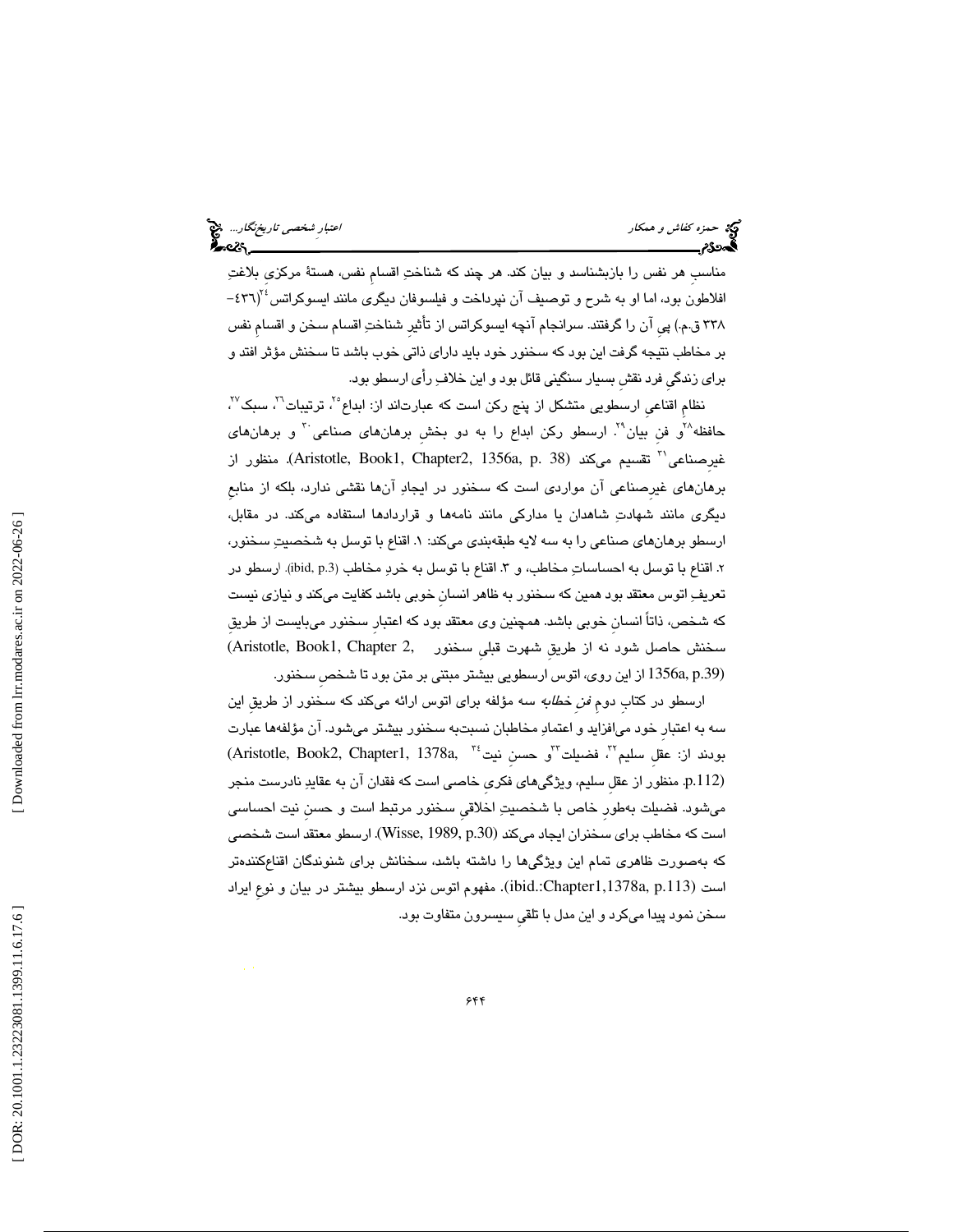اتوس سيسرويي با اتوس ارسطويي<sup>°۲</sup> در دو نكته با يكديگر متفاوت بودند: نخست اينكه يكي از ويژگيهاي سخنور در معناي ارسطوييِ آن مبتني بر عقلِ سليم بود. اين ويژگي براي نوعِ منطقي ضرورت دارد چرا كه اگر سخنوري بخواهد حقيقت را بيان كند، ميبايست به اندازة كافي  $^{\mathsf{r}\mathsf{v}}$ دربارهٔ آنچه سخن می $_{\mathsf{c}}$ لنه، خردمند باشد. دوم تفاوتی است كه سیسرو  $\,$ بین موكل $^{\mathsf{r}\mathsf{r}}$  و شاكی بنا نهاد که ارتباطِ بسيار کمی با اتوس منطقی^<sup>۳</sup> ارسطو دارد. مفهوِمِ اتوس سيسرويي مستلزمِ دو طبقهبندی است: محتوا<sup>74</sup> و تأثیر <sup>: ب</sup>ْ. بنابراین اتوس نمایش مطلوب شخصیتِ سخنور و موکل است (محتوا)، به هدفِ همدلي'<sup>؛</sup> شنوندگان. به عبارت ديگر، اتوس سيسرويي شخصيتنُماست با هدفِ همٖدلی، که اتوس همٖدلی<sup>٤٢</sup> نام دارد. تفاوتِ اتوس سیسرو با پاتوس این است که اتوس نزد وی نوعي هم دليهاي ملايمي را دربر ميگيرد اما پاتوس برابر است با برانگيختنِ احساسات شديد. اين در حالي است كه اتوسِ ارسطويي مفهومي منطقي است و هدفي در برانگيختنِ احساسات ندارد و پاتوس نزد ارسطو همه نوع احساسات (خواه ملايم و خواه شديد) را شامل ميشود (Wisse, 1989, pp.233-248). در جدول ۱ به خوبي تفاوت اتوس ارسطويي و سيسرويي و ميزانِ عقلاني و احساساتي بودن آن نشان داده شده است.

جدول 1: تفاوت مفهومِ اتوس از نظر ارسطو و سيسرو از كتاب وايس **Table 1**: The difference between the concept of Ethos from the view point of Aristotle and Cicero Cicero

# Aristotle

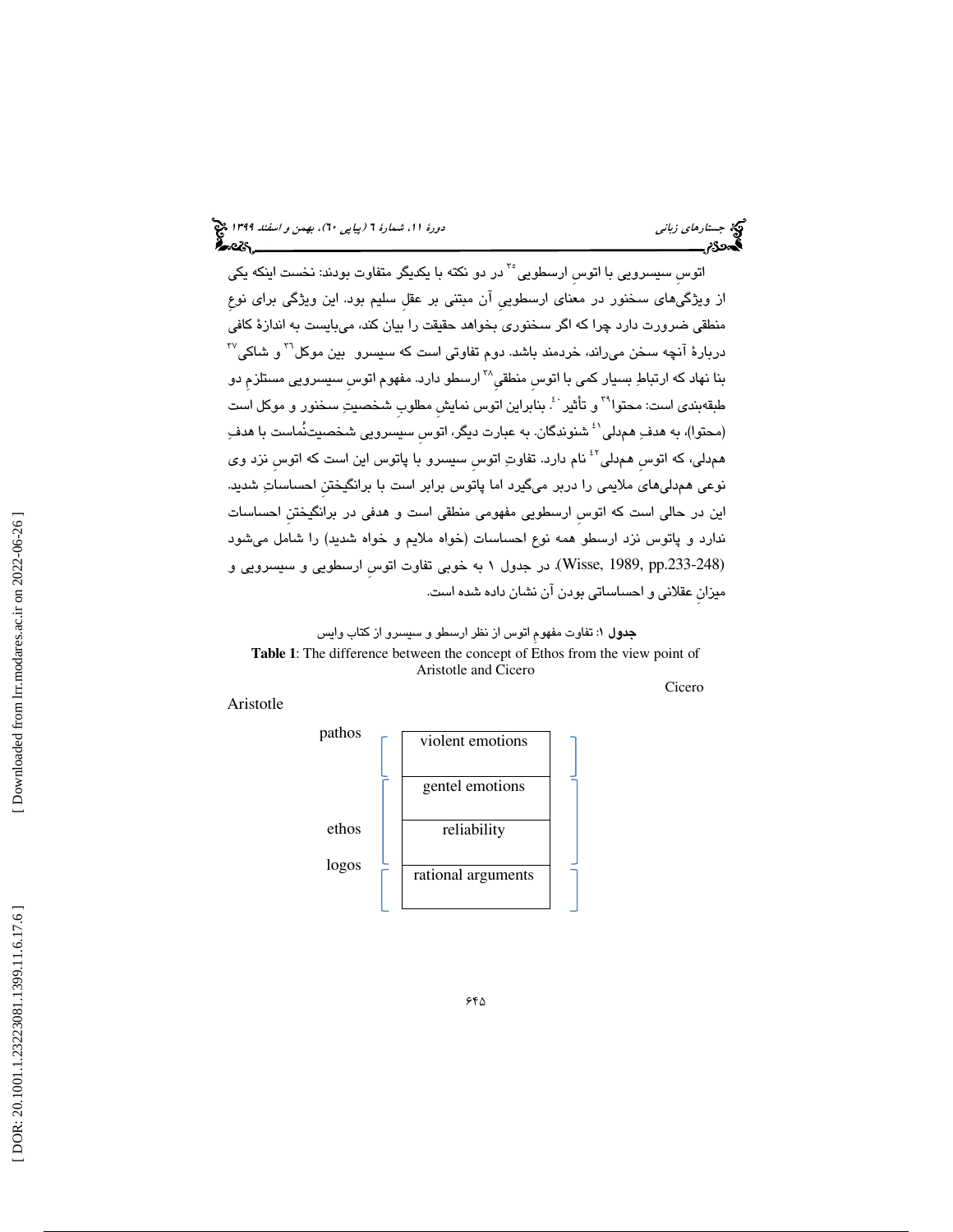حمد حمزه كفاش و همكار اعتبار شخص*ي تاريخنگار.*.. چ<mark>خ</mark><br>العاده<br>العادی محمد اعتبار اعتبار اعتبار اعتبار شخصی تاریخ محمد است.

با توجه به توضيحات فوق، در اين مقاله، ما اتوسِ ارسطويي را در جهت تحليل متن مبنا قرار دادهايم. چرا كه اتوسِ ارسطويي علاوه بر متني بودن، نسبتبه اتوسِ سيسرويي منطقيتر است. از طرفي ديگر، چون در رويكرد نقد نوـ ارسطويي، اتوسِ ارسطويي استفاده شده است، ما همان شيوه را اساس كار قرار دادهايم. ذكر اين نكته ضروري است كه توضيحات فوق را در جهت آشنايي و فهمِ مخاطب در باب اتوس و نقد نو ـ ارسطويي ذكر كرديم و تحليل متن را منحصر به اتوسِ ارسطو و اين رويكرد رتوريكي نكرديم و بيشتر آن مواردي را كه در تواريخ اين دوره در جهت كسبِ اعتبار ِتاريخنگار به كار گرفته ميشده است استخراج كردهايم.

. راهبردهاي كسب اعتبارِ شخصي براي تاريخنگار 4

با توجه به توضيحاتي كه در بابِ اتوس داده شد، بررسيِ راهبردهايِ اتوسآفريني در تاريخنگاري را ميتوان به دو بخش تقسيمبندي كرد. نخست اتوسي كه تاريخنگار براي خود ميسازد و ديگري حولِ محورِ شخصيت شاه بهوسيلة تاريخنگار شكل ميگيرد. طرحِ اتوسسازي براي شخصيت شاه چون با مسئلة مشروعيتبخشي به سلطنت پيوندي نزديك و جدانشدني دارد و پیش از این محققان به عوامل مؤثر در مشروعیتبخشی به سلطنت صفویه سخن گفتهاند<sup>؟}</sup>، تمركزِ اين جستار را بر تاريخنگار و شيوههاي كسبِ اعتبارِ خود تاريخنگار در تواريخِ صفوي، معطوف ميكنيم. چرا كه بررسيِ ميزانِ اعتبارِ تاريخنگار نزد مخاطب درجة اهميت بيشتري دارد. به اين دليل كه هر چه ميزانِ اعتبارِ شخصيِ تار يخنگار بيشتر باشد، ميزانِ اقناع و تأثيرگذاريِ كلامش بر مخاطبان بيشتر خواهد بود. از طرفي ديگر، چون يك سوية اين تأثيرگذاري مسئلة قدرت و حكومت است، بنابراين شهرت تاريخنگار و بررسيِ مسائلِ مؤثر بر آن ضروري مينمايد.

راهبردهاي اتوسآفريني براي تاريخنگار را در دو لايه تحليل خواهيم كرد؛ نخست اتوسهاي برونمتني و ديگري اتوسهاي درونمتني. منظور از اتوسهاي برونمتني تمام تمهيداتي است كه به صورت غيرمستقيم در متنِ تاريخ تأثيرگذار است؛ عواملي مانند خاندانِ تاريخنگار، شهرت و ... . در مقابل، اتوسهاي درونمتني به تمهيداتي گفته ميشود كه تاريخنگار بهصورت مستقيم در متنِ تاريخ براي خود، اعتبار كسب ميكند كه ميتواند شامل سبك تاريخنگار، كاربرد واژگان، ميزانِ تسلط به موضوعِ مورد بحث و ... شود.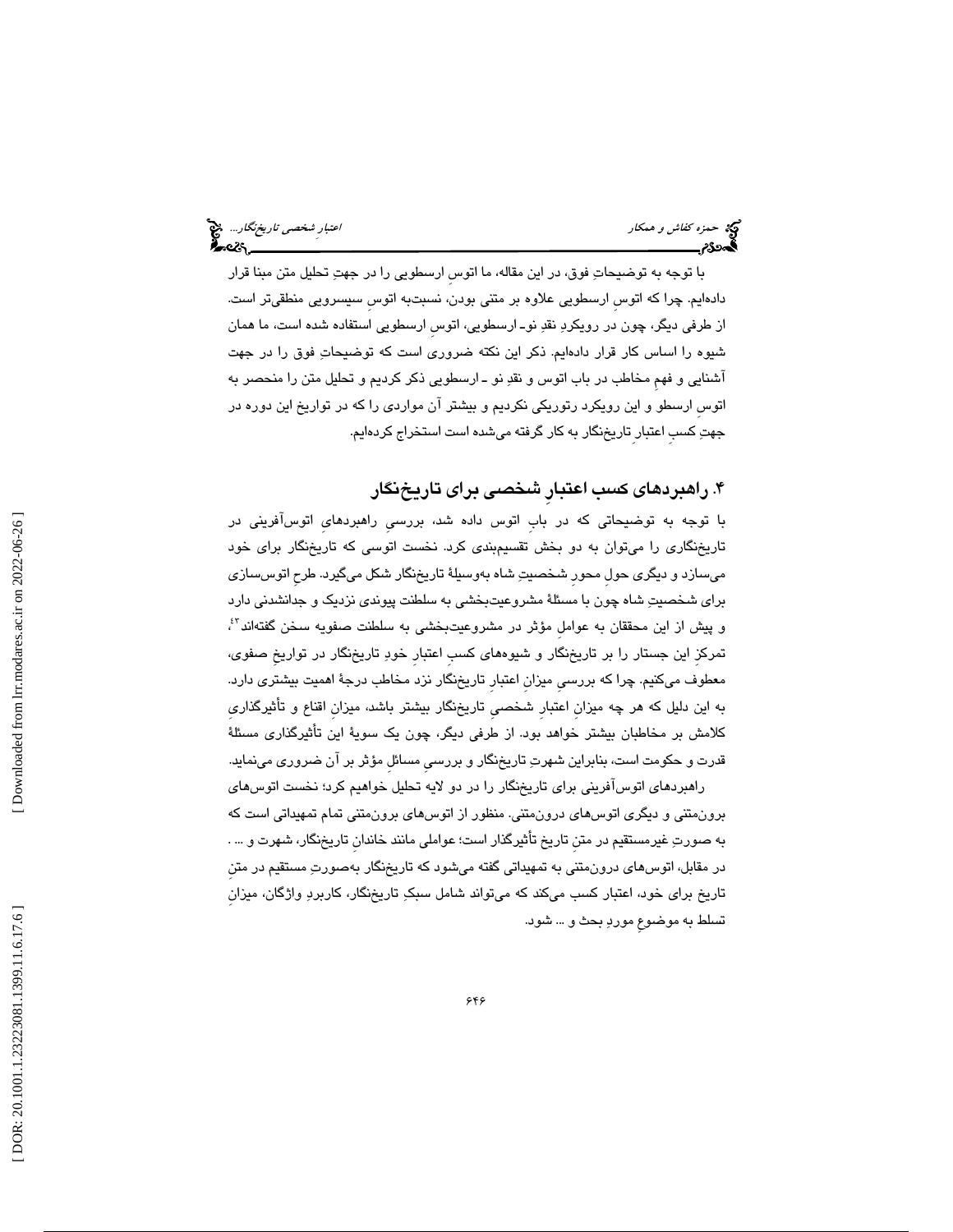# 1ـ4 . عوامل اعتباربخشِ برونمتني

بررسيِ شخصيت سخنور (بهطور كلي) يكي از مؤلفههاي اصلي در نقد نو ـ ارسطويي است. هدف از اين مداقه دستيابي به نوعي زندگينامه از زندگيِ فرديِ سخنور نيست، بلكه هدف مطالعة فرديِ سخنور كشفِ تلاشهاي رتوريكي و تاريخ، تجربه و شخصيتِ سخنور است ( .Foss, 2009, p 25). در اين بررسي منتقد ميبايست به زن دگيِ سخنور بهعنوان مسيري در راستاي رسيدن به انگيزهها، تجربيات، اهداف، نگرشها، تمهيدات بلاغي و مواردي از اين دست، بنگرد تا از اين طريق به ميزانِ تأثيرگذاريِ متن به مخاطب دست يازد. در ادامه ما به تعدادي از اتوسهاي برونمتني در فت*وحات ِشاهي* اشاره ميكنيم.

# 1ـ1ـ4 . حسن شهرت و تبار تاريخنگار

شهرت و تبارِ تاريخنگار ازجمله عواملِ مؤثر در كسبِ اعتبار و بالا بردنِ ميزانِ اقناعگريِ وي بهشمار ميآيد. اينكه تاريخنگار از تبار يك مورخ يا متعلق به خاندانهاي علمي و فرهنگي باشد از حيث حرفهاي وجاهت ويژهاي پيدا ميكند. طبيعي است كسي كه در خانوادهاي حرفهاي رشد كرده و از كودكي با هنر آبا و اجدادي پرورده شده است، از توانايي و اصالت حرفهاي بهرهمند باشد. در نظر عموم اعتبار كار چنين فرزندي بيشتر از كسي است كه پيشينهاي در آن صناعت نداشته است. بهطور قطع روايت تاريخ حبيبا*لسيّر* اعتبار بيشترى دارد تا تاريخِ *عالم آراي شاه اسماعيل* كه نويسندهاش ناشناخته است. حبيبالسير به قلم خواندمير، نوة تاريخنگاري برجسته نوشته شده است. نياي مادرياش، ميرخواند، از تاريخنگاران مشهور دربار تيموريان و صـاحب *روضهٔ الصنّفا* است. پس از خواندمير پسرش، امير محمود خواندمير، كار پدر را ادامه داد و ذيلِ تاريخ حبيب- *الس*تّير را كه تاريخ شاه اسماعيل و شاه طهماسب است به نگارش دراورد. سه كتاب *روضهٔ الصفا،* حب*يبالسير و ذيل تاريخ حبيبالسير* كه در شمار منابع معتبر تاريخي هستند درواقع متعلق به اسلوب تاريخنگاري يك خاندان است كه ويژگيهاي خاص خود را دارد.

امير صدرالدين سلطان ابراهيم الاميني هم در ميانِ تاريخنگارانِ عصرِ صفوي از حسن شهرت برخوردار بوده و در خاندانِ خوشنام و صاحبمنصبي پرورش يافته است. خواندمير در حبيب*السيّد* از والدش به نيكي ياد ميكند و پدر والدهاش جلالالدّين عبدالرحمان بن مولانا عبدالله لسان كه سالها در منصب صدارت بايسنقر و ميرزا علاءالدوله بوده سخن بهميان ميآورد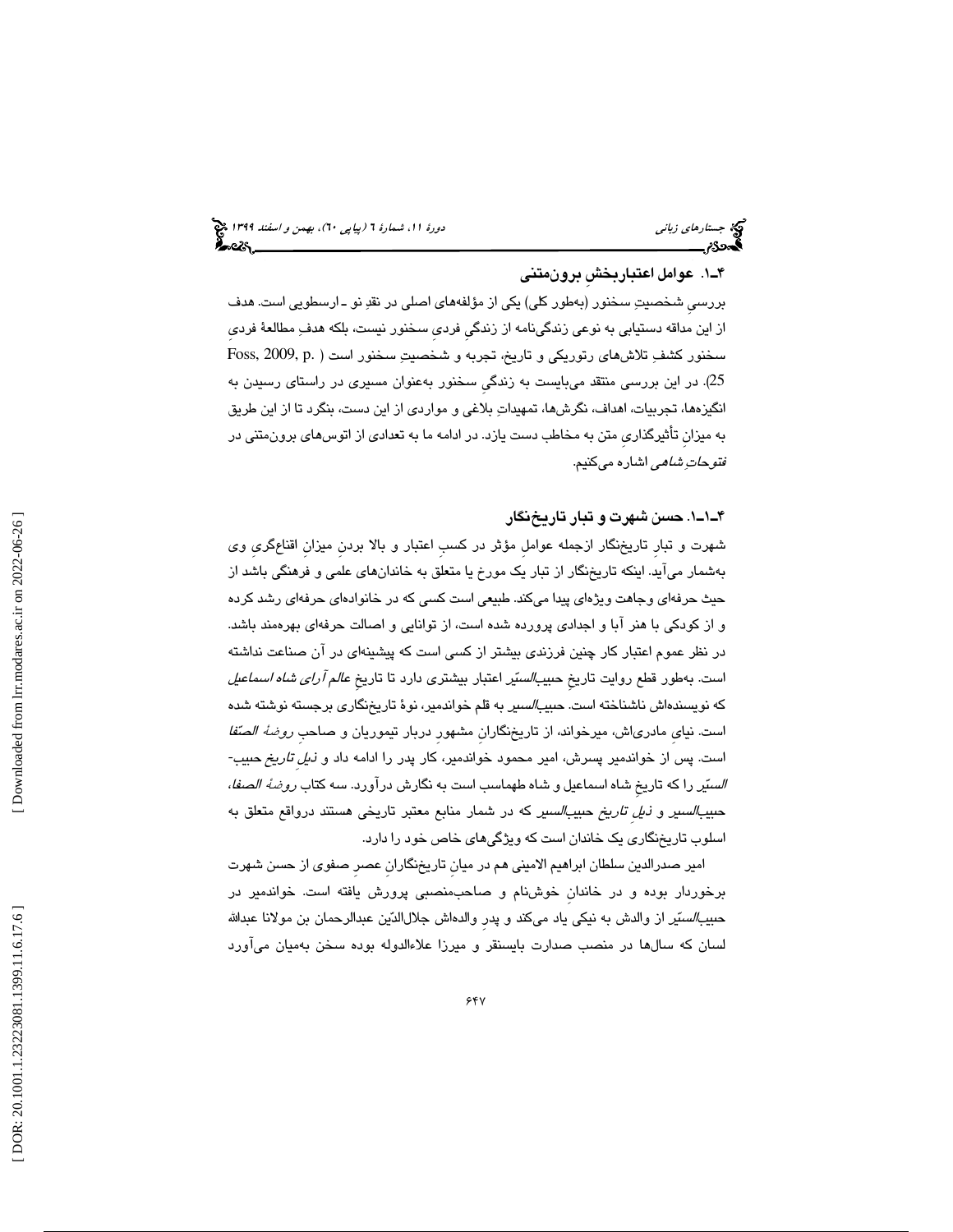حمد حمزه كفاش و همكار اعتبار شخص*ي تاريخنگار.*.. چ<mark>خ</mark><br>العاده<br>العادی محمد اعتبار اعتبار اعتبار اعتبار شخصی تاریخ محمد است.

(خواندمیر، ۱۳۸۰، ص. ۳۲٦). خواندمیر، امینی هروی را که «بوفور فضل و ادب و کمالات موروث و مكتسب پيراسته است» معرفي و نظم و نثرش را ميستايد (همان، ص. 327). امينيِ هروي چند سالي را در ملازمت ابوالمنصور سلطان مظفر حسين ميرزا ميگذراند و قابليت و تواناييِ خود را نشان ميدهد تا به منصب صدارت مينشيند و تا پايانِ حيات حسين ميرزا در در همان مقام باقي ميماند. وي چنان كه در مقدمة اثرش گفته است در سال 916ق به اردوي شاه اسماعيل وارد ميشود و مورد توجه شاه اسماعيل قرار ميگيرد و در ۹۲۷ق مأمور به نوشتن تاريخِ *فتوحات*ِ *شاهی* میشود (دستنویس شمارهٔ ۷۹۱۰٦، برگ ۳). خواندمیر در این باره میگوید:

تأليف فتوحات شاهي برأي صوابنمايش تعلق گرفت و حالا بجد تمام و جهد مالاكلام بĤن امر اشتغال مينمايد و در انشاء آن كتاب كمال فصاحت و بلاغت ظاهر ساخته از حسن عبارت و لطف استعارت دقيقهٔ نامرعي نميگذارد ... (خواندمير، ١٣٨٠، ص. ٣٢٧).

# 2ـ1ـ4 . ورزيدگي در كتابت و انشا

طبق سنتي ديرين تاريخنگارانِ ايراني اغلب از ميان اهل ديوان و فرزندان آنها برخاستهاند. آنها در هر مقامي از صاحبديوان گرفته تا منشي و شاعر و قاضي بايد به هنر نويسندگي و مهارت انشا آراسته ميبودند، زيرا شرط اصلي تاريخنگاري، ورزيدگي در انشانويسي بوده است. اين سنت در فرهنگ سياسي ايران قدمت زيادي دارد و منحصر به دورهٔ صفوي نيست. با نگاهي به تاريخِ سلسلههاي پيش از صفويان شواهد متعددي را خواهيم يافت كه تاريخنگاران از ديوانِ رسايل يا دارالانشا برخاستهاند. اين بخش از دربار جايِ منشياني بوده است كه سلسلهمراتبي از استنساخ تا انشاي مكاتبات سلطاني را طي ميكردند. برخي از دبيراني كه داراي مهارتهاي اعلا در كتابت و ترسل بودند به نگارش تاريخ گماشته ميشدند يا خود شخصاً تاريخ مينگاشتند. چنانكه بيهقي در دبيرخانة غزنويان مشغول به كار بوده و به نگارشِ تاريخ هم پرداخته است. از 44 اين رو تاريخنگاري و دبيري در سنت تاريخنگاري اسلامي و ايراني پيوندي ديرينه داشتهاند.

امينيِ هروي خلاف ديگر تاريخنگاران در دورههاي بعد از شاه اسماعيل، از مكاتبات سياسي در تاريخ خود نقل نميكند، اما اين امر دليلي بر اينكه او در دبيرخانة صفوي نبوده و دسترسي به اسناد و مكاتبات سياسي نداشته است، نميشود. در دورههاي بعدي حكومت صفويان ما شاهد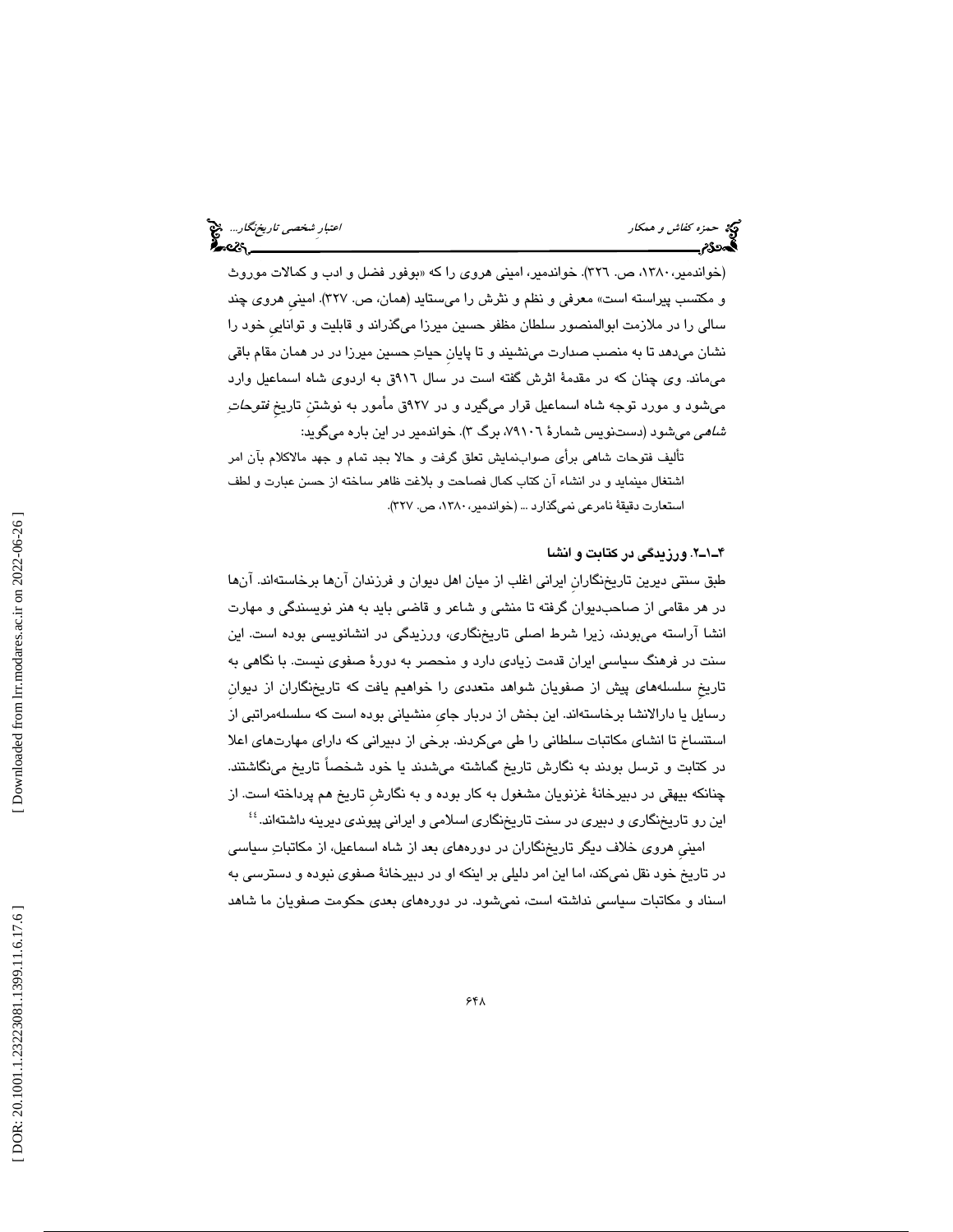منشياني هستيم كه علاوه بر منشيگري به تاريخنويسي هم اشتغال دارند كه اسكندربيك منشي يكي از آنان است.

3ـ1ـ4 . اصالت رأي و استقلال نظر مورخ

در اينجا ضروري است تفاوت ميان تأليف تاريخ و تصنيف تاريخ را تبيين كنيم. تأليف به نوشتهايي گفته ميشود كه نويسنده محتواي اثرش را از گردآوري از نوشتارهاي ديگران، تنظيم ميكند و خودش به صورت مستقيم در نوشتنِ اثر، دخالتي ندارد. در حالي كه تصنيف، نوعي نگارش شخصي و اصيل است كه توسط نويسنده خلق و ابداع ميشود. استقلالِ امينيِ هروي در نگارش تاريخش را ميبايست ناشي از وابسته نبودنِ وي به تاريخهاي پيش از خود دانست؛ به اين معني كه چون تا سال 927ق تاريخي از زندگي و حوادث شاه اسماعيل نوشته نشده بود، وي با اتّكا بر شواهد و مداركي كه مشهود خود يا ثقات بوده است، دست به نگارش تاريخ خود ميزند. اشاره به اين مطلب لازم است كه چون تاريخ *فتوحاتِ شاهي ا*ز نوعِ تاريخِهاي دودماني است، وي در ذكر سلاطين قبل از صفويه از منابع متعددي بهره برده است<sup>،،</sup> و تنها در ذكر خاندانِ صفوي ــ كه مورد نظرِ اين جستار است ــ از منابعِ مكتوبِ پيش از خود استفاده نكرده است. وي در مقدمة تاريخش به اين امر كه تا به حال كسي تاريخِ فتوحات شاه اسماعيل را چنان كه بايد به نگارش در نياورده است چنين اشاره ميكند:

بعضي از فضاي عاليقدر كه [از] آسمان انشاء و املاء را بدر بودند، بترتيب و تزين وقايع ايام جهانگيري آن حضرت پرداختند و دولت مساعدت و بخت معاضدت نكرد و دران باب مجلدي مكمل نساختند و همچنين فرقة از شعراي بلاغت شعار كه فردوسي روزگار بمرتبه، حساني ثابت گشته خواطر اصحاب اعتبار بودند در سرانجام نظم آن دست و قلم را فرسودند بكليد كلك مشكين سلك باب تصنيفي بر چهره آرزو نگشودند ولي چون اين حقير پريشان ضمير طالب سر يقيني از اسرار دنيوي و ديني ابراهيم اميني ... (فتوحات شاهي، دستنويس شمارة ،79106 برگ )2.

اين نوع بيان تاريخنگار كه اين اثر را اولين تاريخِ جامع در فتوحات شاه اسماعيل برميشمارد ميتواند ميزانِ اهميت اين كتاب را نشان دهد و مخاطب را قانع كند و از طرفي ديگر اعتبار تاريخنگار را نيز بالا ببرد. همچنين، امينيِ هروي در ذكر بعضي روايتهايي كه نشان از ظلم و بيعدالتيِ شاه اسماعيل نسبتبه مردم روا داشته است، بيپروا سخن ميگويد. براي نمونه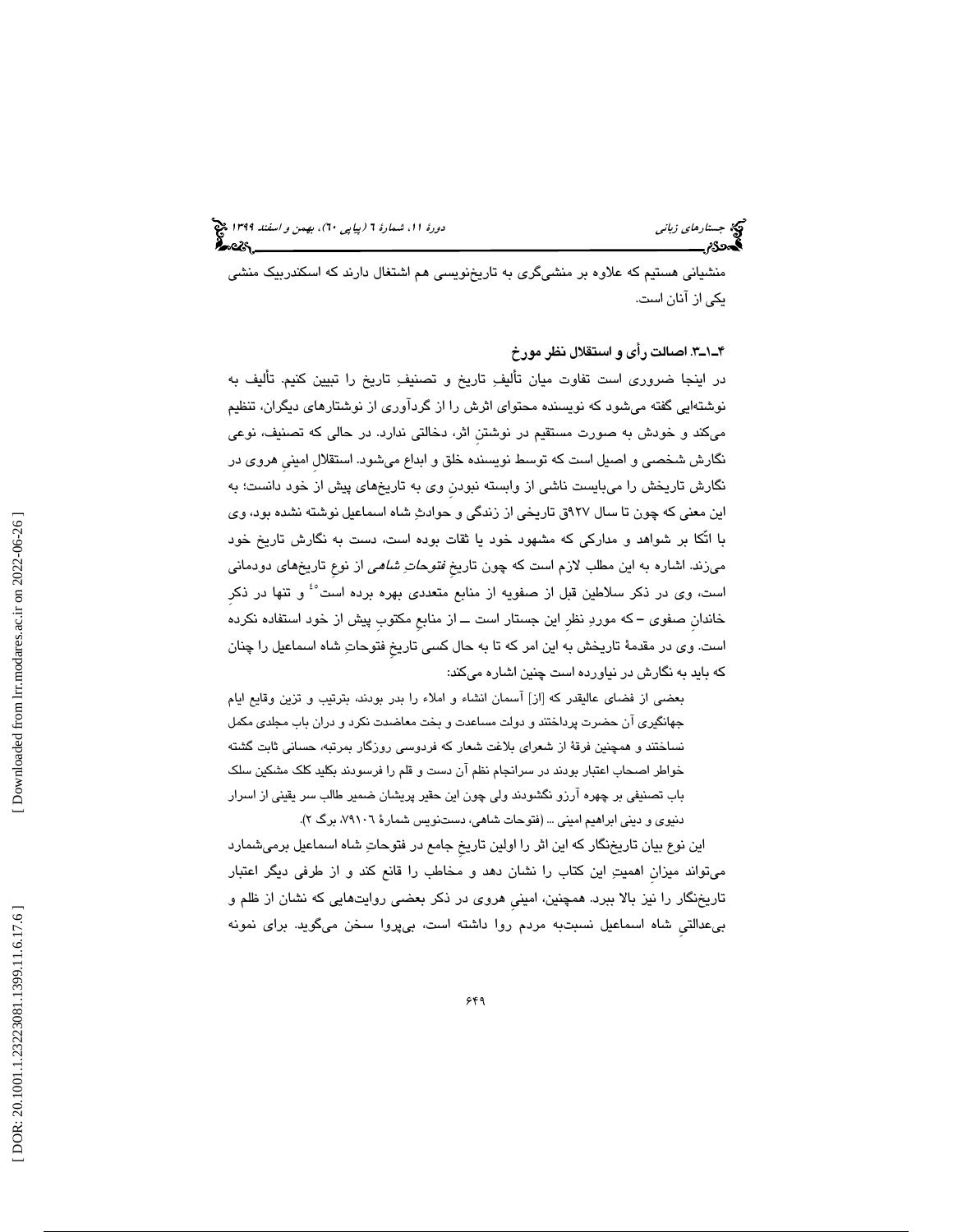# حمد حمزه كفاش و همكار اعتبار شخص*ي تاريخنگار.*.. چ<mark>خ</mark><br>العاده<br>العادی محمد اعتبار اعتبار اعتبار اعتبار شخصی تاریخ محمد است.

ميتوان ذكر واقعهٔ طبس را ياداور شد كه تاريخنگار چنين نقل ميكند: «نخيل را سر بريدند و كريم و بخيل را جهت تصرف نقد زندگي سينه دريدند ... و در آن واقعة هالكة هايله از سه هزار آدمي افزون به سيل تيغ آبگون نابود گشتند ... » (اميني هروي، ،1383 ص. 243). بايد به اين امر اشاره كرد كه تاريخنگاران براي حفظ اعتبار شاه كمتر مجال اظهارنظرهاي شخصي در خلال تاريخِ خود را داشتهاند.

# 2ـ4 . عوامل اعتباربخشِ درون متني

همانطور كه پيشتر اشاره شد، اتوسهاي درونمتني به آن دسته از تمهيداتي گفته ميشود كه تاريخنگار بهصورت مستقيم در متنِ تاريخ براي خود، اعتبار كسب ميكند. در اين بخش ما به تمام تمهيداتي كه تاريخنگار به صورت درونمتني در پيِ كسب اعتبار و بالا بردن ميزانِ اقناعِ مخاطب، از آنها استفاده كرده است، اشاره ميكنيم.

# 1ـ2ـ4 . سنت مقدمهنويسي نسبسازانه در تاريخهاي صفوي

كاركرد رتوريكيِ مقدمهنويسيِ نسبسازانه در تاريخ را در وهلة اول ميبايست در مشروعيتبخشي به پادشاه و سلسلهاش دانست. منظورِ ما از مقدمهنويسيِ نسبسازانه، به آن بخش از تاريخهاي صفوي برميگردد كه تاريخنگار به ذكرِ خاندان و اجداد شاهانِ صفوي اشاره و دليلِ نوشتنِ تاريخِ خود را بيان ميكند. اين مقدمهها با بخشِ ديباچة تاريخهاي عمومي مانند حبيب*السنّ*ير متفاوت است. در اين بخش تاريخنگار از شيخ صفي و كراماتِ وي ياد ميكند و پس از آن به ذكرِ فرزندانش و كرامات آنان ميپردازد تا درنهايت به شاه اسماعيل ميرسد. اين شيوة مقدمهنويسيِ نسبسازانه ارتباط نزديكي با مسئلة مورثي بودن حكومت صفويان دارد. چنانكه امينيِ هروي علاوه بر مقدمة فتوحات، در جاي جايِ تاريخش به اين مسئله اشاره ميكند (همان، ص. 13). اين بخش را بايد بيشتر در خدمت كسبِ اعتبار براي شاه دانست. هر چند كه اين روش بهطور مستقيم براي امينيِ هروي، كسبِ اعتبار نميكند، اما از اين جهت كه امينيِ هروي آغازگرِ اين سنت در تاريخنويسيِ صفويه بوده و اين مقدمهنويسيِ نسبسازانه بهعنوانِ الگويي براي تاريخنگاران در دروههاي بعدي حكومت صفويه مورد استفاده قرار گرفته است، براي وي اعتبار كسب ميكند. بخشِ مهم اين مقدمهها ذكرِ شجرة خاندان صفوي و رساندنِ آنان به امام موسيِ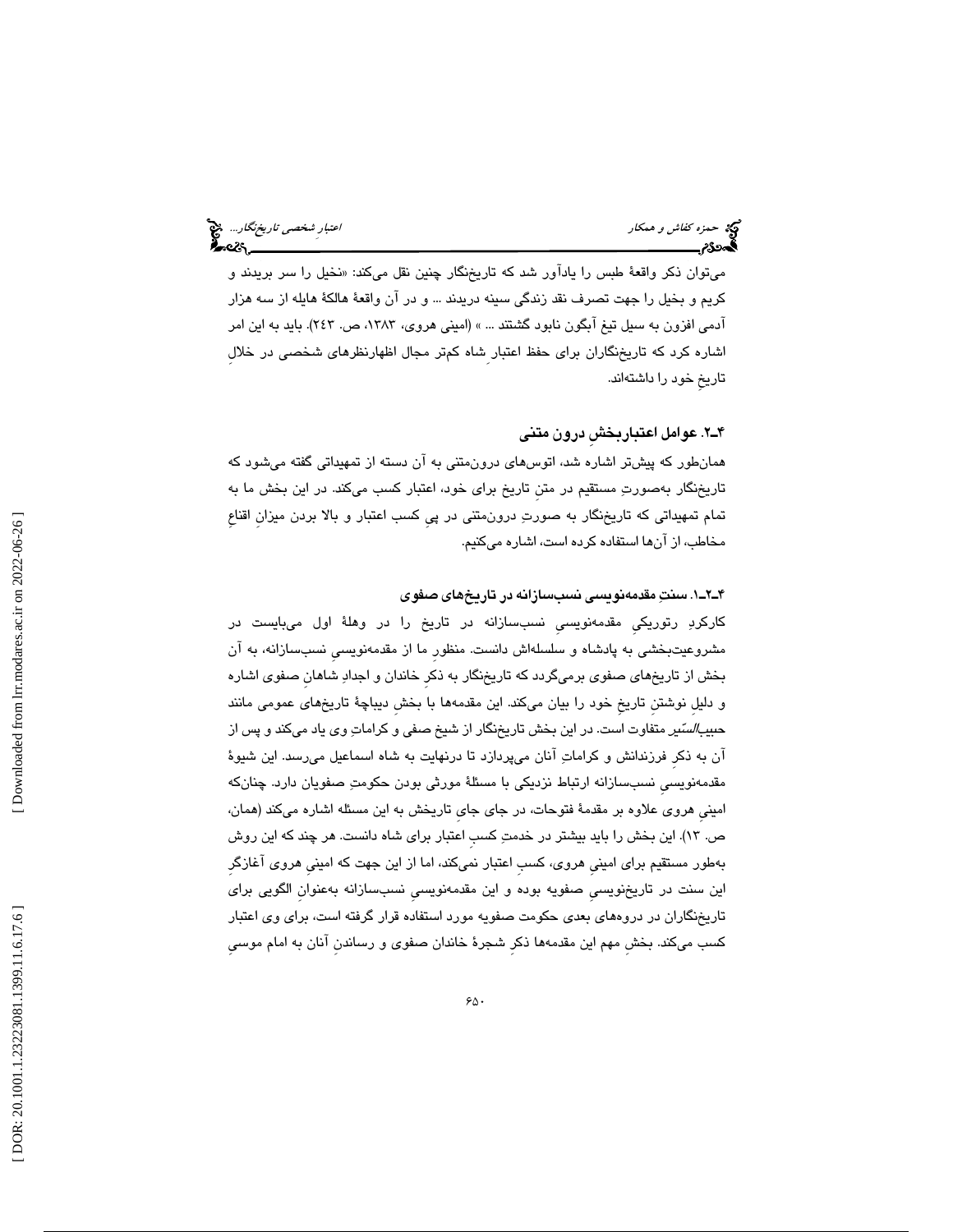کاظم <sup>(ع)</sup> است. کارکردِ ايدئولوژيکِ شجرهنويسي را ميتوانيم از ابزارهاي اتوسآفريني براي شاهانِ صفوي به شمار آوريم.

# 2ـ2ـ4 . عينيتبخشي به روايت تاريخي

مفهوم عينيّت<sup>؟</sup> در فلسفهٔ نقدي تاريخ<sup>٤٧</sup> علاوه بر اهميتِ جايگاهاش معاني مختلفي را در بر میگیرد.<sup>^؛</sup> فهم عینیت را میبایست در سه رهیافتِ برساختگرایان<sup>۹</sup>،ٔ بازساختگرایان ْ و واساختگرايان`° به تاريخ جست. عينيت نزدِ تاريخنگارانِ برساختگرا كه به 51 و بازساختگرا كه به تجربهگرايي<sup>٬۰</sup> باور داشتند، به بازساختِ عيني امور واقع يعني آنچه در گذشته واقعاً رخ داده است، نظر دارد. بنابراين، آنان بر اين باورند كه شناخت تاريخي امري عيني است و تاريخنگار نميبايست در گذشته مداخله كند. اين انگاره بهوسيلة تاريخنگارانِ واساختگرا به چالش كشيده شد. آنان ــ خلاف دو رهيافت پيشين ــ برآناند كه تاريخ، روايتي ساختهشده و محصولِ متنيِ تاريخنگار است نه بازساختِ امر واقع<sup>؟</sup>. در اينجا قصد نداريم اين مسئله را پيش نهيم كه تا چه اندازه تاريخنگاريِ صفويان عينيت داشته است يا خير؟ بلكه ميخواهيم به اين دست يابيم كه تاريخنگاران از چه روش هاي رتوريكي براي به عينيت درآوردنِ روايتهاي تاريخيِ خود، بهره ميبردهاند. در ادامه به مواردي كه به عينيتبخشيِ روايت تاريخي كمك ميكند، اشاره ميكنيم.

# 1ـ2ـ2ـ4 . وصف دقيق جزئيات

ميزانِ دلبستگيِ تاريخنگار به توصيفها و بيان مو به موي وقايع ميتواند كاركردهاي بلاغيِ متعددي در روايت رويدادهاي تاريخي داشته باشد. يكي از كاركردهاي رواييِ توصيفات دقيق، مسئلة طولِ زماني است. اين كاربست روايي، زمانِ خواندن را طولانيتر از زمانِ رويداد، نشان مي دهد (مارتين، ١٩٨٦، ترجمة شهبا، ١٣٩١، ص. ٩١). اين بافتِ گسترش يافتة روايت و انباشتِ رخدادها، خواننده را به اقناع ميرساند، به گونهاي كه انباشت رخدادهاي متعدد ميزان عينيت را بالا ميبرد. گويا كه خود تاريخنگار در قلبِ رويداد حضور داشته است. از طرفي ديگر تاريخنگار با اين شيوه به خواننده نشان ميدهد كه تا چه اندازه نسبتبه ذكرِ وقايع و حقايقِ تاريخي وفادار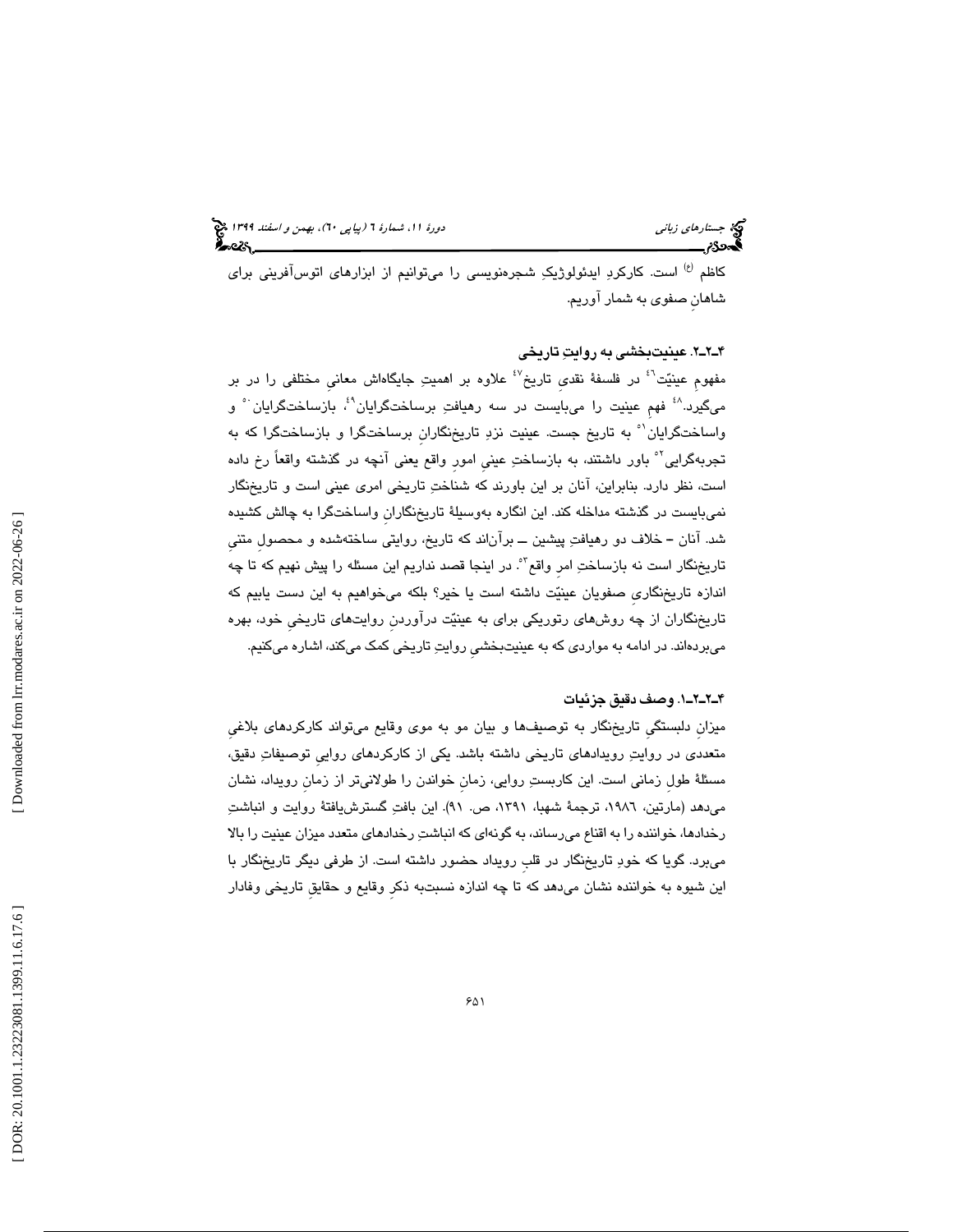حمد محمد كفاش و همكار است.<br>حمازه كفاش و همكار اعتبار شخصي تاريخنگار...<br>**الع**ادی:مراجعها اعتبار اعتبار اعتبار شخصي العامل العامل العامل العامل العامل العامل العامل العامل العامل العامل

بوده است تا از اين منظر، اعتبار يا اتوسِ خود را حفظ كند.

گزارش جزئيات، به شيوة نمايشي بر ميزان حقيقتمانندي روايت ميافزايد و منطق واقعگرايي را در گزارش القا ميكند؛ درنتيجه گزارش باورپذير مينمايد. اطلاع گزارشگر از جزئيات حاكي از آگاهي و وقوف كامل او به موضوع است، پس صادق است و همهچيز را چنان كه بوده گزارده است. چنين روشي سبب نمايشي شدن و ادبيت متن ميشود و روايت را جذاب، خواندني و شنيدني ميكند. نتيجة اين جذابيت شهرت متن است. متن در نتيجة اشتهار، اعتبار هم كسب ميكند. نمونة اعلاي تاريخنگارِ جزئينگر ابولفضل بيهقي است.

2ـ2ـ2ـ4 . تاريخنگار در مقام شاهد عيني (راوي ناظر)

هر گزارش تاريخي هر چه به زمان و مكان رويداد نزديكتر باشد، وثوق و اعتبار بيشتري دارد. اگر تاريخنگار، شخصاً شاهد عين رويداد باشد احتمال وثوق و اصالت روايت او بيشتر است تا آنكه از قول شاهدان عيني يا با واسطه از شاهدان نقل كند. هرچه تاريخنگار از اصل رويداد فاصله بگيرد به همان ميزان از اعتبار گزارشش كاسته ميشود. معمولاً آن بخشهايي از كتابهاي تاريخي كه تاريخنگار خود شاهد آن بوده است عيار اصلي كار وي را تعيين ميكند. امينيِ هروي كه پس از جنگ شاه اسماعيل با شيبك خان در سال 916ق به اردوي شاه اسماعيل وارد شد، شاهد برخي از وقايع و جنگهاي دورانِ شاه اسماعيل بوده است. اين امر تأثير مستقيمي با ميزانِ عينيتبخشي به رويدادهاي تاريخي دارد. وي در چند مورد به حضورِ خود در رويداد اشاره ميكند كه براي نمونه به نقل يك مورد بسنده ميكنيم: راقمِ اين حروف در حواشي آن مجلس بود و تماشا مينمود كه ... (اميني هروي، ،1383 ص. 362 ).

3ـ2ـ2ـ4 . نقلِ قول از شاهدانِ عيني

يكي از راهبردهاي عينيتبخشي در تاريخ ميزانِ استفادة تاريخنگار از شاهدانِ عيني و افراد مورد وثوق است. هر چه بسامد اين روش بيشتر باشد متن عينيتر و درجة اعتبارِ سخنِ تاريخنگار بالاتر ميرود. اين شيوه كه مورد استفادة بيشتر تاريخنگاران است با ذكر نامِ شاهد يا عنوانهايي مانند ثقه، مورد وثوق و … بهكار گرفته ميشود. *فتوحاتِ شاهي* هم از اين شيوه بهره برده است. برای نمونه امینی هروی این گونه کلام را عینیت میبخشد: «مقارن این حالی یکی از خواصّ که به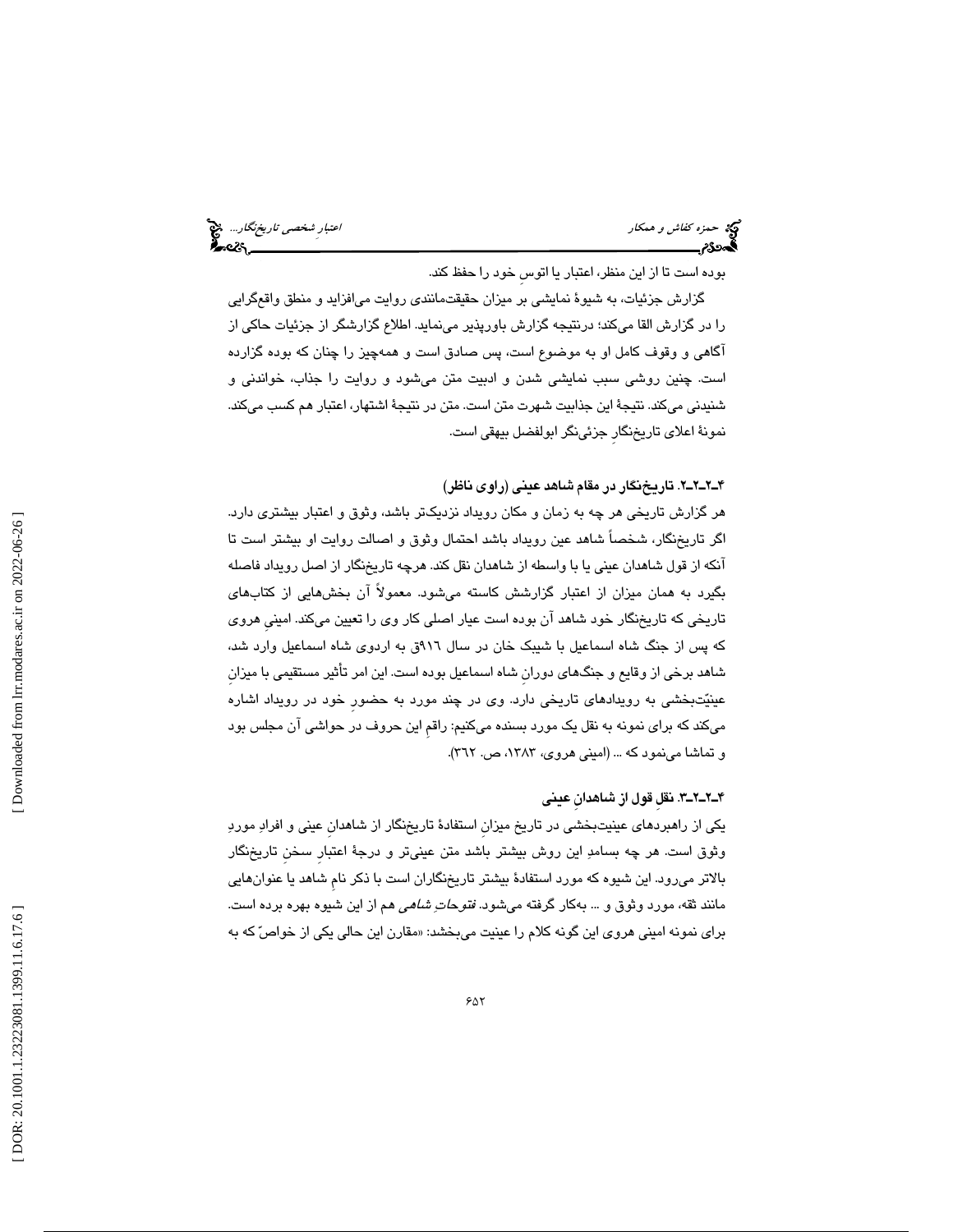استي قول و صدق مقال و طهارت اطوار و نظافت، احوال ميگذرانيد به عرض رساند كه ...» ر (همان، ص. 160). اشاره به خواص بودنِ آن فرد مخاطب را اقناع و روايت را عيني ميكند. اميني در جايي ديگر اين چنين روايت را عيني ميكند: «راقم اين حروف از استاد علي مومي اليه استماع دارد كه ...» (همان، ص237. ).

3ـ2ـ4 . استناد و اتكا به گفتمانهاي غالب

از ديگر شيوههاي اتوسآفريني براي تاريخنگار توسل به منابعِ گفتمانهاي معتبر و مسلط پيشين است. تاريخنگار در اين روش تسلط خود را به متونِ متعدد ديني، تاريخِ گذشتگان و ديوانهاي شاعران در جهت نشان دادن استحقاقش در نوشتنِ تاريخ به مخاطب نشان ميدهد. اميني هروي كتاب خود را با متون و گفتمانهاي غالب پيشين پيوند ميدهد تا از آنها كسب اعتبار كند. در ادامه به گفتمانهای موجود در *فتوحات شاهی* اشاره میکنیم.

1ـ3ـ2ـ4 . گفتمان اسلامي: قرآن و حديث

مذهبِ تشيع پس از رواجش در دورة تيموري، بسترِ مناسبي را براي تثبيت تشيع در دورة صفويان فراهم ميكند. شاعران و نويسندگان مجالِ بيشتري براي ابرازِ عقايد مذهبي خود مييابند. تاريخنويسيِ صفويه هم از بازنماييِ عقايد شيعي دور نمانده است و تاريخنگاران به شيوههاي گوناگوني براي نشان دادن عقايد خود بهره بردهاند.

كاربستِ فراوان اميني هروي از آيات قرآن و احاديث در راستاي اهداف ِ ايدئولوژيكي و سياسيِ صفويان بسيار چشمگير است. وي با مهارت زيادي رخدادهاي زمانة شاه اسماعيل و رفتارها و تصميمات وي را با آيات قرآن و احاديث پيوند ميزند. استفادة امينيِ هروي از آيات و روايات نسبتبه تاريخنگار همعصرِش، خواندمير، به مراتب بيشتر است. يكي از كاربردهاي اين روش پيوند موضوعات متفاوت با آيات و روايات است. هر چند كه استفاده از آيات قرآن و روايات در تاريخهاي پيش از حكومت صفويان هم به كار رفته است، اما اين كاربست هوشمندانه از آيات قرآن و ارتباط آنها با رخدادهايِ تاريخيِ شاهانِ صفوي، علاوه بر اينكه تسلط تاريخنگار را به كلامِ ديني نشان ميدهد بر اعتبارِ تاريخنگاري وي هم ميافزايد.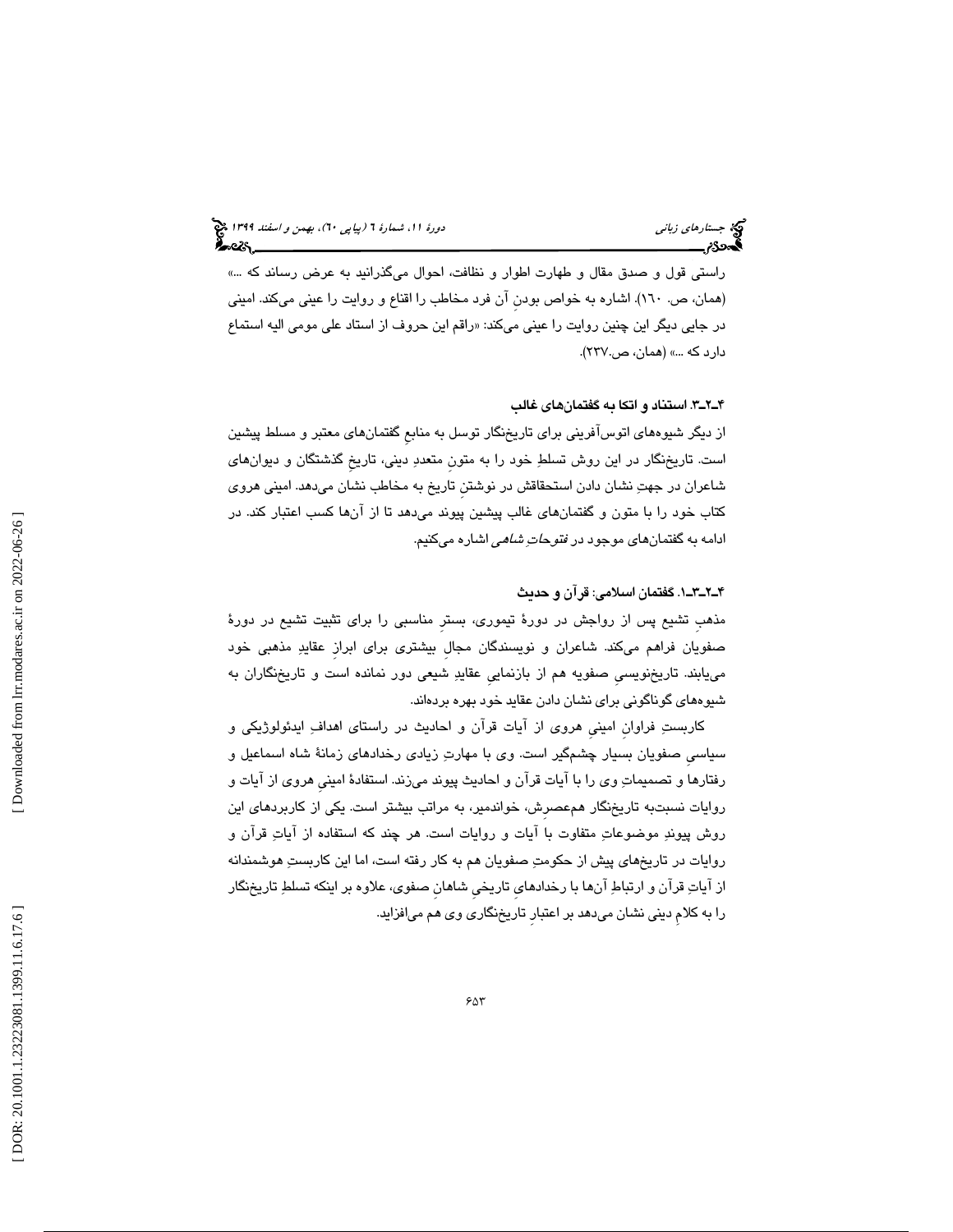حمد محمد كفاش و همكار است.<br>حمازه كفاش و همكار اعتبار شخصي تاريخنگار...<br>**الع**ادی:مراجعها اعتبار اعتبار اعتبار شخصي العامل العامل العامل العامل العامل العامل العامل العامل العامل العامل

# 2ـ3ـ2ـ4 . گفتمان شيعي

از آنجا كه تشيع در زمانِ شاه اسماعيلِ صفوي بهعنوان مذهبِ رسميِ ايران اعلام شد، ناگزير تأثير آن در تاريخنگاری اين دوره و دورههای بعد مشهود است. در *فتوحات ِشاهي* گفتمان شيعی و استفاده از آيات و احاديث شيعي در ارتباط با وقايع قابل توجه است. استفاده از اين گفتمان، خود را به گونههاي مختلفي نشان ميدهد. گاه به شكل القاب و صفاتي مانند فرقة حيدري، حيدرِ ثاني، نورِ ولايت و ... و گاه به شكل حديث و آيات. استفاده از اين شيوه در دورههاي بعدي حكومت صفويه بهشكل غاليتري بروز ميكند. بهكارگيريِ اين گفتمان ميزانِ تسلط و آگاهيِ تاريخنگار را به گفتمان شيعي در جهت تثبيت و تحكيمِ نظامِ سياسي ـ اعتقادي صفويه نشان ميدهد و به گونههاي متفاوتي بهكار گرفته شده است كه در ذيل به آن اشاره ميشود.

ديوان امام علي: از ديگر شيوههاي اتوسآفريني امينيِ هروي استفادههاي فروانِ وي از اشعار امام على<sup>(ع)</sup> است. نقل اين اشعار در جهت كسبِ اعتبار تاريخنگار بهعنوان فردي شيعي يا با گرايشات شيعي از يك سو، و كسبِ اعتبار براي شاهانِ صفوي و حكومت شيعيِ آنان از سويي دیگر، در ارتباط است. استفاده از اشعار امام علی<sup>(ع)</sup> در تاریخ *فتوحاتِ شاهی* بسیار چشمگیر است. منبعِ موردِ استفادهٔ وی برای نقل اشعار امام علی<sup>(ع)</sup> کتاب *شرحِ دیوان منسوب به امیرالمومنین* ع*ليّ بن ابي طالب(ع)* تأليف قاضي كمال|لدين ميرحسين بن معين|لدّين ميبدي يزدي (متوفي ٩٠٩ق) است. اميني در تاريخش سخني از كتاب و مؤلف آن به ميان نميآورد. در دو مورد وي پس از نقل شعر ترجمة ميبدي را عيناً ذكر ميكند. براي نمونه:

الســـــــيف والخَنجـــــــرُ ريحانُنـــــــا أُف علَــــــــــي النَّــــــــــرجِسِ و الآسِ شَـــــــــرابنا مـــــــــن دمِ أَعـــــــــدائنا و كَأســـــــنا جمجمـــــــةُ الـــــــرّاسِ و قد قيل في بيان ترجمة الرباعيه: در بــاغ ظفــر چــو تيــغ نيلــوفر ماســت پيكـان بـه مثـل غنچـه جـان پـرور ماسـت

(اميني هروي، ،1383 ص. 50؛ ميبدي، ،1379 ص. 532 )

روزي كه ز خـون دشـمنان بـاده خـوريم شك نيست كه كاسههاي سر ساغر ماسـت

استفادة امينيِ هروي را نميبايست تنها در نقل اشعار از كتابِ ميبدي محدود كرد. ميبدي اشعار امام علي<sup>(ع)</sup> را بهصورت موضوعي تقسيمېندي كرده و براي هر شعر عنواني را كه با موضوعِ آن در يك راستا هستند، برگزيده است. از اين روي، اميني با الهام گرفتن از اين شيوه،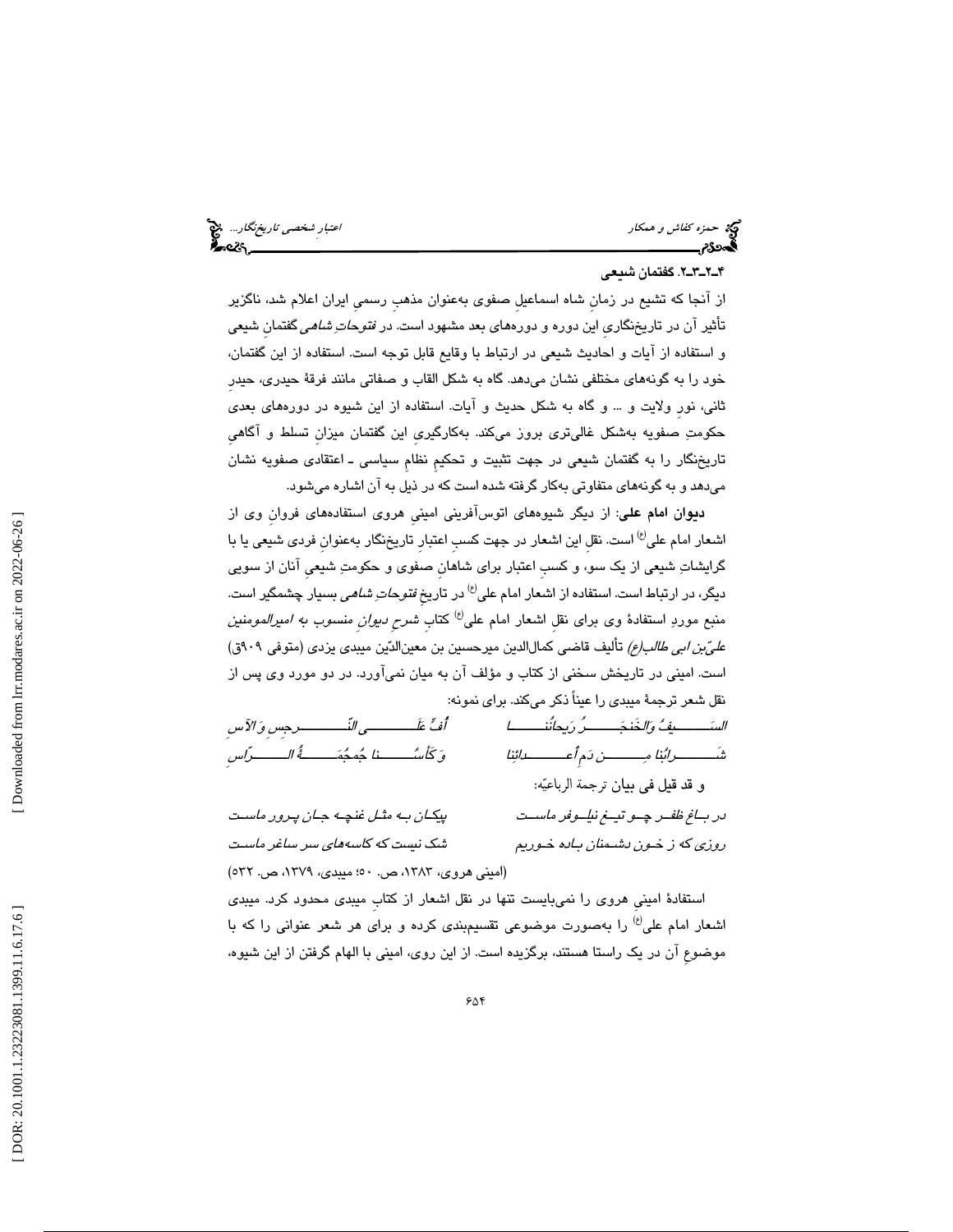متنِ تاريخش را با توجه به فحواي كلام و با استعانت از تقسيمبندي موضوعي ميبدي، با اشعار امام علی<sup>(ع)</sup> مزین میکند.<sup>؛</sup> ْ استفاده از این اشعار از این جهت به کسب اعتبار تاریخنگار کمک ميكند كه نشان از احاطة وي به متون و گفتمانِ شيعيِ همعصرش دارد. از طرفي ديگر امينيِ هروی به اثرش که ترجمهٔ دیوان امام علی <sup>(ع)</sup> است به صورت ضمنی اشاره میکند و در بعض*ی* موارد ترجمهٔ خود را به شعر در ذيل شعر امام علي <sup>(ع)</sup> ميآورد (اميني هروي، ١٣٨٣، ص.٢٤).

# 3ـ3ـ2ـ4 . گفتمان تصوف

ك**تابِ** *صفوة الصفا***:** يكي از منابعِ اصليِ تاريخِهاي صفوي كه بيشترينِ تأثير را بر متون تاريخي اين دوره داشته، كتاب ص*فوة الصفا* نوشتهٔ ابنِبزّاز اردبيلي است. اين كتاب صفويان را به گفتمان مقتدر صوفيانه پيوند ميزند. جد آنان، شيخ صفيالدينِ ادبيلي از صوفيان مشهور بود كه در سال 650ق در قرية كلخوران اردبيل به دنيا آمد. وي در سال 675ق با شيخ زاهد گيلاني ملاقات ميكند و در جرگة پيروان وي قرار ميگيرد و پس از مرگ وي در سال 700ق بهعنوان جانشين شيخ زاهد به ارشاد شاگردانِ وي همت ميگمارد. اهميت اين كتاب تا به حدي است كه بيشترِ مباني سياسي و عقيدتي صفويان را ميتوان از دل اين كتاب بيرون كشيد. ص*فوة الصفا* كتابي است در مناقب شيخ صفيالدينِ اردبيلي، نيايِ شاهانِ صفوي. استفادة اميني از اين كتاب علاوه بر اينكه به خاندان صفوي اعتبار ميبخشد، تاريخنگار را هم بيبهره نميگذارد. ذكر خاندان صفوي در مقدمة تاريخِ *فتوحاتِ شاهي،* كه برگرفته از ص*فو ة الصفا* است، اعتقاد اميني را به نياي صفويان و گفتمان تصوفي كه شاهان صفوي خود را به آن منتسب ميكردند، نشان ميدهد.

# 4ـ3ـ2ـ4 . گفتمان ملي ايراني

الف) ادبيات منظوم پارسي دري

در جای جای تاریخِ *فتوحاتِ شاهی* ما شاهد استفاده از اشعاری هستیم که تاریخنگار یا خود سروده است يا از شاعران ديگري وام گرفته است. اين اشعار هريك كاركرد رتوريكي خاص خود را دارند. براي نمونه هر گاه سخن از جنگ است اشعاري با مضامين جنگي به دنبال ميآيد. يكي از شيوههايي كه اميني هروي در استفاده از شعر دارد اين است كه در پايان هر بخش از وقايعي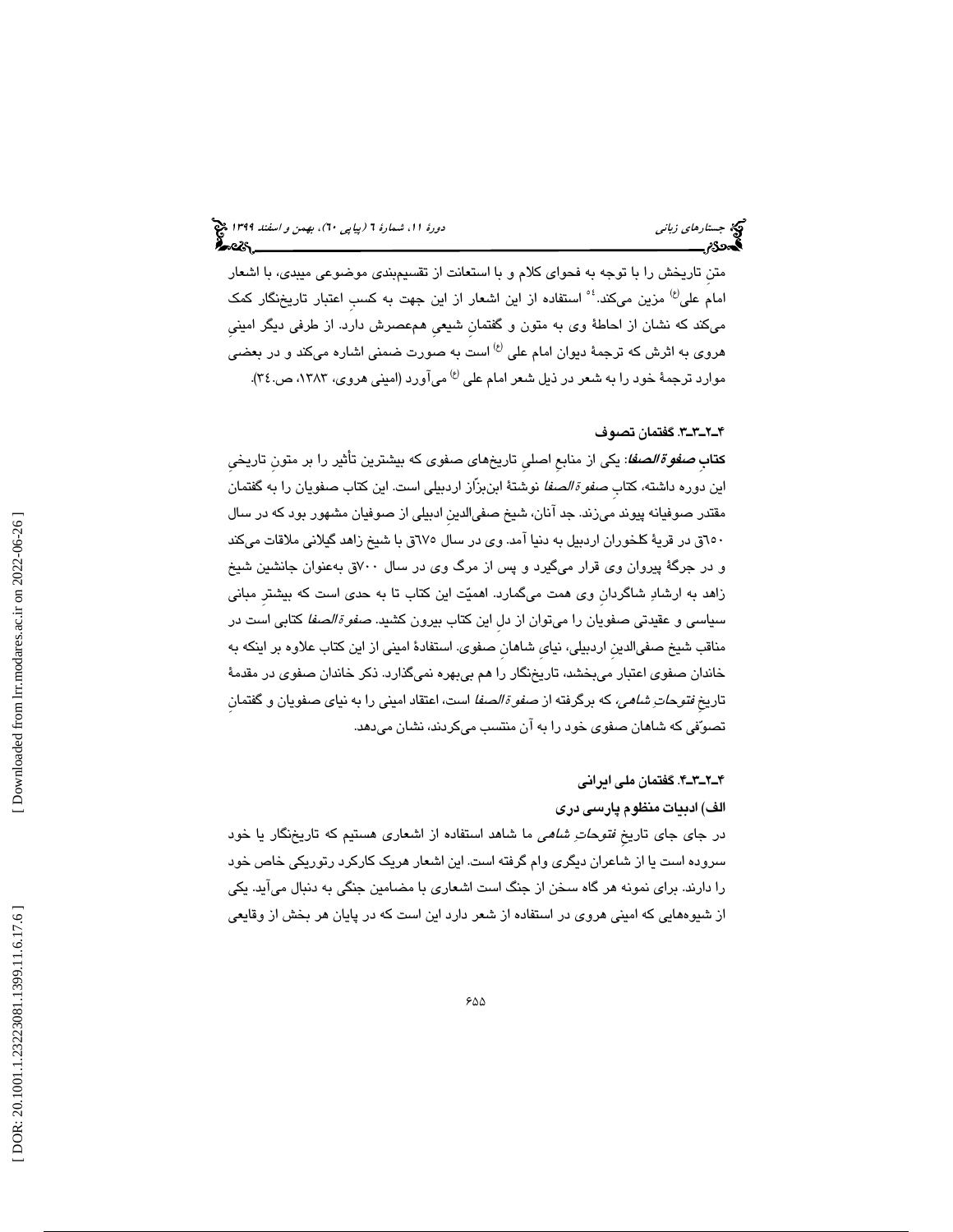حمد حمزه كفاش و همكار اعتبار شخص*ي تاريخنگار.*.. چ<mark>خ</mark><br>العاده<br>العادی محمد اعتبار اعتبار اعتبار اعتبار شخصی تاریخ محمد است.

كه ذكر ميكند قطعهاي شعر ميآورد كه در سه يا چهار بيت آخر آن دعا براي شاه و بقاي دولت و حكومت وي ميكند. بسامد اين كاربست در فتوحات شاهي، آن را به نوعي سبك شخصي براي اميني تبديل كرده است.

ب) ادبيات حماسي

ادبيات حماسي بهويژه *شاهنامهٔ* فردوسي در ميان ايرانيان يكي از اركان هويتي شمرده ميشده و از روزگار خود فردوسي در كانون ذهنيت ايراني قرار داشته است. تاريخنگاران عصر صفوي مانند تاريخنگاران پيش از خود با احضار ابيات و رخدادها و قهرمانان *شاهنامه* دولتها و حاكميتهاي روزگار خود را با مباني مليِ ايراني پيوند ميزدند. در فتوحات شاهي، استفاده از اشعاری با وزن *شاهنامهٔ* فردوسی را هم نباید نادیده گرفت. این اشعار همانطور که پیشتر گفته شد در وصف ميدان جنگ بهكار گرفته مىشود. در كنار اين، امينى هروى از *شاه اسماعيلiامهٔ* هاتفي خرجردي نيز استفاده كرده است (همان، ص٣٢). از آنجايي كه هويت ملي ايران با *شاهنامهٔ* فردوسي گره خورده است، تاريخنگاران براي هويتبخشي به شاهان صفوي از اشعاري با مضامين حماسي در وزن *شاهنامهٔ* فردوسي استفاده ميكردند. اين علاقه به *شاهنامه* و مضامين آن پس از هاتفي خرجردي كه كارش هم مانند اسدي توسي ناتمام ماند، به وسيلة قاسمي گنابادي در سال 940ق به پايان رسيد. دامنة تأثير همة اين راهبردها يكسان نيست. برخي از راهبردها تاريخنگار را در ميان گروهي ايدئولوژيك اعتبار ميبخشد و در ميان گروههاي رقيب و ديگر مسلمانان كماعتبار ميسازد.

# 4ـ2ـ4 . وصف قلم و پيوند آن با اعتبارِ تاريخنگار

وصف قلم، راهبردي كليدي در اتوسآفريني تاريخنگار است. اين شيوة اميني هروي منحصر به مقدمهٔ تاريخ او نميشود. بسامد اين شيوه در *فتوحاتِ شاهي* به قدري است كه ميتوان آن را بهمثابة ويژگيهاي سبكيِ تاريخنگار قلمداد كرد. وي معمولاً در آغاز بخشهاي مختلف رويدادهاي تاريخي، اعتبار قلم خود را به خواننده دوباره ياداوري ميكند و ان عبارت را با حرف ربط «كه» به جملة اصلي رويداد تاريخي متصل ميكند:

قلم صفحهآراي بلبل نواساز بوستان معاني و كلك داستانسراي كه نغمهپرداز گلستان سخنراني است به نوك گُهر بار از غنچة سخن بدينسان گرهگشايي كرده و به زبان شكرگفتار به اين گونه از بحر تقرير دُرّ شاهوار به ساحل ارقام و تحرير آورده كه ... ( اميني هروي، ١٣٨٣، ص. ١٦٣).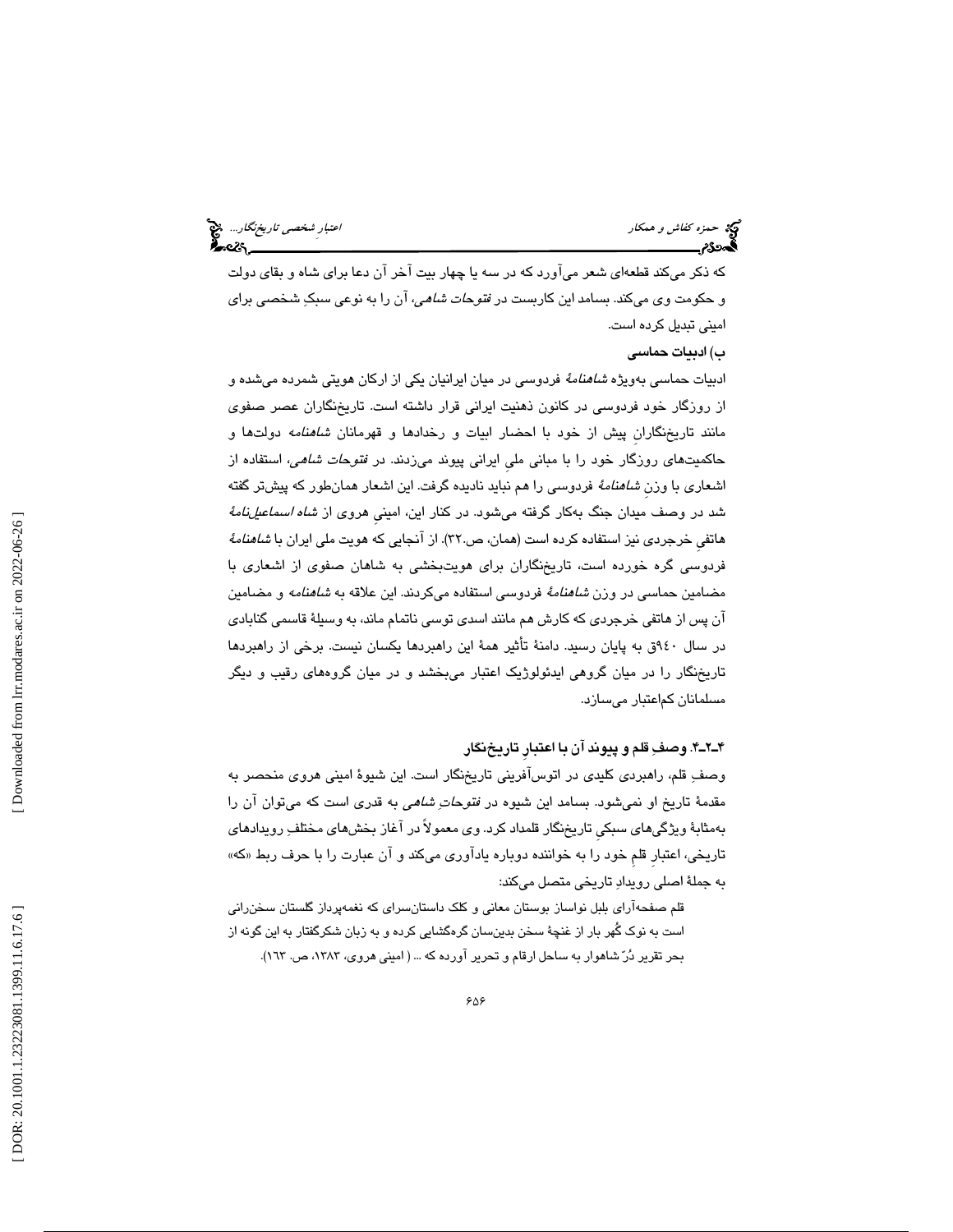كاركرد رتوريكيِ استفاده از وصف قلم بدين جهت است كه چون تاريخنگار در مقدمة تاريخش اظهار فروتني و تواضع ميكند و قلم خود را «شكسته رقم» نام مينهد، با وصف قلم خود در متن تاريخ درپ*ي* حفظ اعتبار قلمش است. بسامد وصفِ قلم در حب*يبالسّير* به مراتب كمتر از *فتوحاتِ شاهي* است. اشارههاي متعدد اميني هروي به قلم را ميبايست در اهميتِ قلم در ميان سنت ايرانيِ قبل از اسلام و هم بعد از اسلام، جست. نويسندگان و شاعرانِ زيادي در طول تاريخِ ادبيات فارسي ارزش و تقدس قلم را متذكر شدهاند. مهمترين جايي كه به ارزشِ قلم اشاره ميكند متنِ قرآن است كه خداوند به قلم سوگند ميخورد. وصف قلم تنها در ذكر رويدادها بهكار گرفته نميشود. اميني در اشعاري كه در لابهلاي رويدادهاي تاريخي نقل ميكند به قلم خود مينازد و ولي مرغ كلكم كه صيد افكن است/ به صحراي صيد سخن صد فن است\* به هر ميستايد: « صفحه از شرح تاريخِ شاه/ كند عرصة بيكران صيدگاه» (همان، ص. 181) مهمترين بخشي كه امينيِ هروي به اعتبار و ارزش قلمش اشاره ميكند در مقدمة بخش نسب خاندان صفوي است.

# ۵. نتيجه

بخشي از عناصر اعتباربخش در سنت تاريخنگاري رايج بوده و خاص *فتوحات شاهي* نيست مانند شهرت تاريخنگار و كتابت و انشا. اما برخي از اين عناصر اعتباربخش خاصِ فتوحات شاهي يا متعلقِ به تاريخنگاري عصر صفوي است كه وجه تمايز آن با تاريخنگاري پيش از صفوي است.

فتوحات شاهي به مثابة نخستين گام در تاريخنگاري صفويه به جهت تلاش براي شكل دادن به گفتمان سياسي و مذهبي صفويان از تواريخ پيش از خود متمايز ميشود. امينيِ هروي با استفاده از گفتمانهاي رايج عصر خويش درپيِ پيوند برقرار كردن گفتمانهاي پيشين با گفتمان تازهتأسيس صفوي در جهت مشروعيتبخشي به اين گفتمان است.

بايد عناصر بلاغي اعتباربخش را به دو دستة عناصر عام و عناصر درونگفتماني تقسيم كرد. آن عناصري كه در خدمت تقويت و ترويج ارزشهاي نظام سياسي و اعتقادي صفويان است در درونگفتمان صفوي و شيعي به تاريخنگار و كار او اعتبار ميدهد. اما ممكن است از نظر مخاطبانِ بيرون از گفتمان بهويژه گفتمانهاي رقيب از اعتبار متن بكاهد و آن را به متني فرقهاي تقليل دهد. در اين مقاله ما با استفاده از شيوههاي نقد رتوريكي، كاربستهاي اعتباربخشي يا اتوسآفريني براي تاريخنگار را در متن تاريخ *فتوحات شاهي* بررسي كردهايم و نشان داديم كه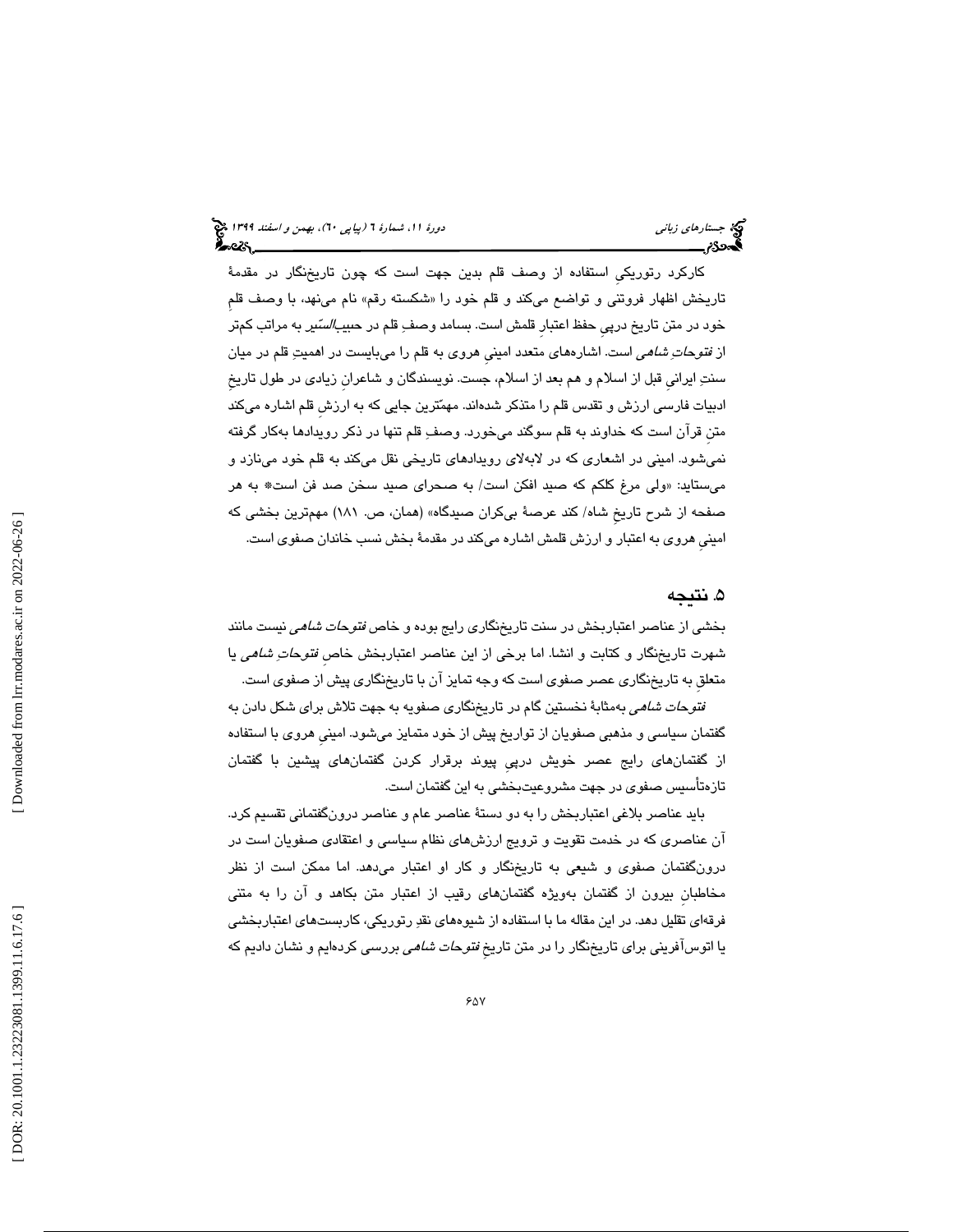حمد كفاش و همكار احتبار شخصي تاري*خنگار...*. هي اعتبارِ شخص*ي تاريخنگار...*. هي اعتبارِ شخص*ي تاريخنگار...*<br>**ال**حدوثی

چگونه عناصر درونمتني و بيرونمتني ميتواند به اعتبارِ تاريخنگار بيفزايد.

۶. پینوشتها

1. Authority

2. Rhetorical Criticism

3. Neo-Aristotelian Criticism

4. در باب ديدگاههاي انتقادي درمورد نقد رتوريكي بنگريد به:

Edwin Black, *Rhetorical Criticism A Study in Method* , The Macmillan Company, New York Collier-Macmillan Limited, First Publish, London,1965. A. Hendrix (1968) *In defense of neo* ‐*Aristotelian rhetorical criticism*, Western Speech, 32:4, 246-252.

5. Herbert A. Wichelns

6. The Literary Criticism of Oratory

 7. براي مطالعة بيشتر دربارة اركان خطابه در زبان فارسي بنگريد به كتاب: بلاغت از آتن تا مدينه، بررسي تطبي<u>قي</u> *فن* خط*ابهٔ يونان باستان و رم باستان و بلاغت اسلامي تا قرن پنجم <i>هجری قمری*، داوود عمارتي<br>مقدم، تهران: هرمس، ۱۳۹۰.

8.invention 9.organization 10.style 11.memory 12. delivery 13.artifact 14.credibility 15.Hellenic 16.Lysian 17.Cicero 18.Quintilian

19. براي تمايز بيشتر معناي اتوس بنگريد به مقالة كريستفر گيل به نام:

The Ethos/Pathos Distinction in Rhetorical and Literary Criticism, in The Classical Quarterly, volume 34, pp 149-166, May 1984.

و همچنين:

Ethos, in *Sourcebook on Rhetoric, Key Concepts in Contemporary Rhetorical Studies*, James Jasinski, Sage Publications, London, 2001.pp 229-234.

۲۰.مراجعه كنيد به «فايدروس افلاطون» در *دورهٔ آثار افلاطون* ترجمهٔ محمدحسن لطفي، ج. ۳/ ص. ۱۲۱۳؛ و

گرگياس، ج.١/ ص. ٢٥١.

21.Soul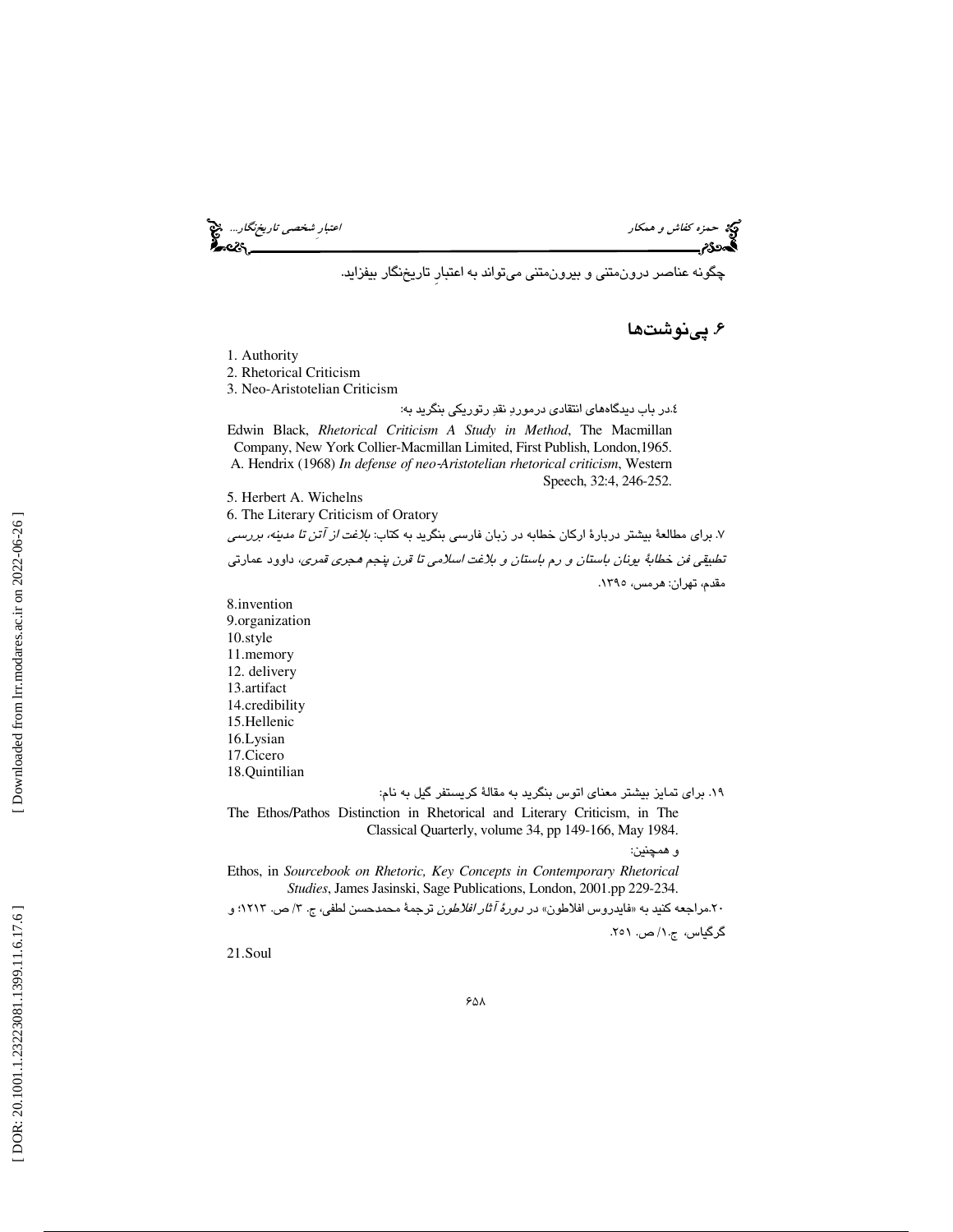جستاره*اي زباني (بياپي 60)، بهمن و اسفند 1*394 فرانس به 130 دورة ا $\mu$  شمارة 1 (پياپي 61)، بهم*ن و اسفند 1*34 فر ಹಿಂದಿ

22.rhetor 23.types of soul / eide psyches 24. Isocrates 25.invention 26. organization 27.style 28.memory 29.delivery 30.artificial proofs / entechnic pisteis (πι 'στις ) 31.inartificial proofs / atechnos 32. Practical Wisdom or Good sense/ Phronesis/ φρο 'νησις 33.Virtue or Goodness/ arete/ αρετη' 34. Goodwill/ eunoia/ευ 'νοια 35. براي شناخت بيشتر اتوسِ ارسطويي بنگريد به مقالة:

S. Michael Halloran (1982*) Aristotle's concept of ethos, or if not his somebody else's* : 58- 63

در بابِ ترجمة اتوس به معناي شخصيت و ديدگاههاي مختلف بنگريد به مقالة:

*The derivation of Ethos*, Tomas E. Corts, Speech Monographs. pp 201-202

36.client

- 37.pleader
- 38. Rational ethos
- 39. Content
- 40. effect 41. sympathy
- 42. ethos of sympathy

 43. شعله كويين در كتاب تاريخنويسي در روزگار فرمانروايي شاه عباس صفوي به بررسي مقدمههاي تواريخ صفوي و مبحث مشروعيتبخشي اشاره كرده است. .<br>٤٤.دربارهٔ ارتباط ميان بلاغت و دبيري بنگريد به اثر كالين ميچل با عنوان *سياست<code>ورزي</code> <i>در ايران عصر* صفوي: قدرت، ديانت، بلاغت، ترجمة حسن افشار، تهران: فرهنگ جاويد، 1397 . 45. بنگريد به اميني هروي، پيشگفتار،ِ ص. بيست و پنج.

46.Objectivity

47.Critical Philosophy of History

48. مسئلة عينيت به دو حوزة علوم طبيعي و علوم انساني مربوط ميشود و دو معناي آزمونپذيريِ همگاني و مطابقت با امرِ واقع را در خود جاي داده است. در ميانِ تعاريف متفاوت از عينيت كه در بالا آورده شد، ماندلبوم عينيت را با بيطرفي يكي ميداند و عواملي را كه مانعِ عينيتبخشي در روايت تاريخي ميشود چنين بر ميشمارد: غرضِ شخصي، ترس، خشم، مليت، تعصب، مذهب و نژاد (Mamdelbaum,1977, p.146). برای تعاریف مختلف عینیت در زبان فارسی بنگرید به: *مقدمهای بر*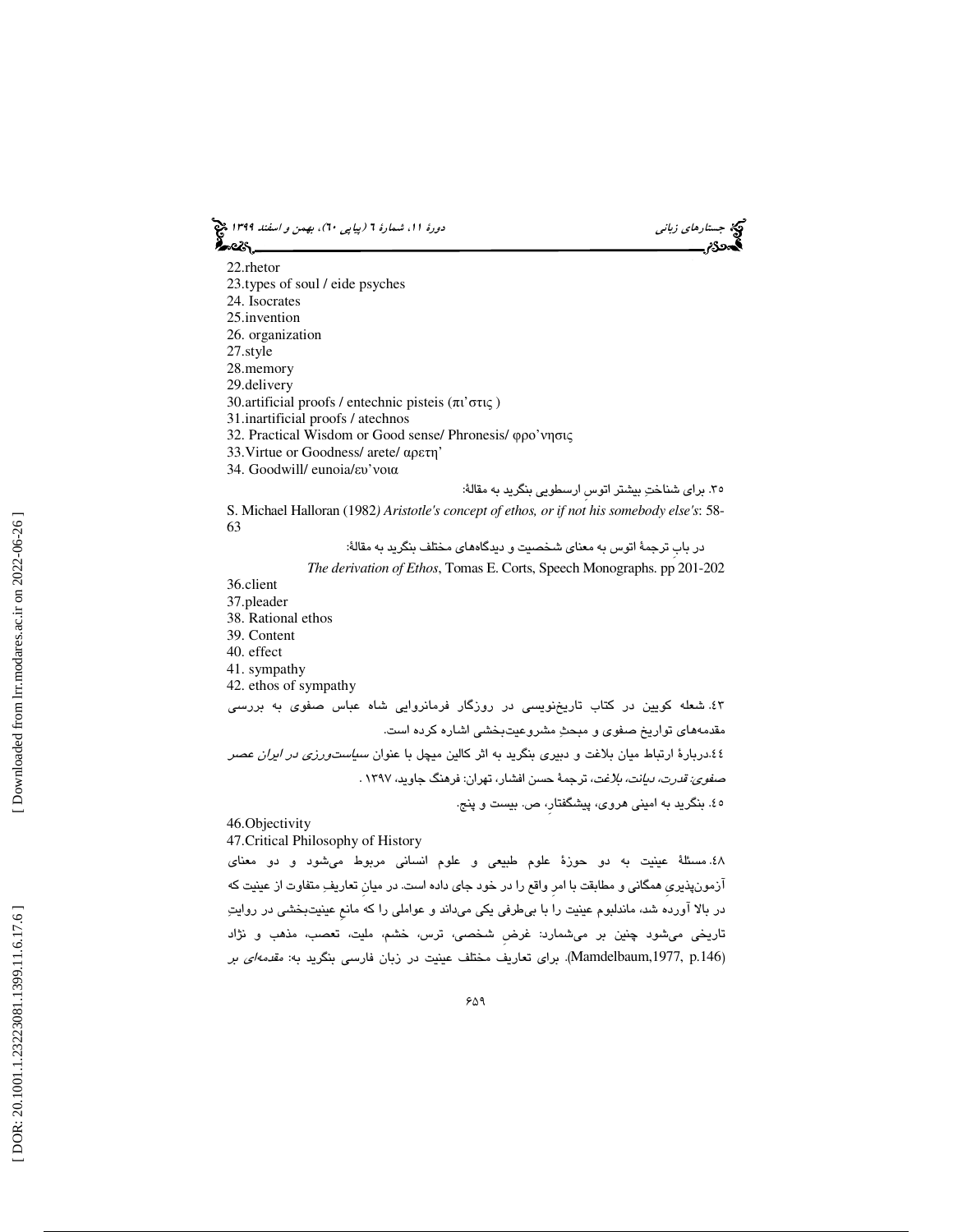حمزه كفاش و همكار اعتبارِ شخصي تاريخنگار... *فلسفةً تاريخ،* نوشتةً والش، ترجمةً ضياءالدين علايي طباطبايي، تهران: اميركبير، ١٣٦٣، ص. ١٠٥ به بعد. به زبان انگليسي هم منابع متعدد و بيشماري وجود دارد. براي موضوع مورد بحث ما منابع زير مفيدند: Newall, P. (2009). *"Historiographic Objectivity "*, in A companion to the Philosophy of History and Historiography, Edited by Aviezer Tucker, Blackwell Publishing Ltd. Objectivity, In The Routledge Companion to Historical Studies, Alun Munslow, p. 179. Objectivity and the writing of History, Alun Munslow in History of European Ideas 28 (2002). 49.Constructionist 50.Reconstructionist 51.Deconstructionist 52. Empiricist ۵۳. در باب نظرات مختلف تاريخنگاران بازساختگرا، برساختگرا و واساختگرا بنگريد به اثر ارزشمندِ آلن مانزلو به نام: *واسا*خت *تاريخ،* ترجمة مجيد مرادي سه ده، تهران: انتشارات پژوهشكدهٔ تاريخ اسلام، ١٣٩٤ .

 54. استفاده از اين منبع را مديون اشارت دكتر كيومرث قرقلو از دانشگاه كلمبيا هستم. اشعاري را كه اميني هروی از شرح میبدی بر دیوان منسوب به امام علی<sup>(ع)</sup> استفاده کرده است به ترتیب با ذکر صفحهٔ میبد*ی |* اميني در اين دو كتاب ميتوان ديد: ۷۹/۲۸۷، ۱۵۲/۳۱۸ و ۳۱/ ۳۴/۴۸، ۴۱/۳۶۸، ۳٤/٤٠٥، ه ۳٤/۶۰، ۰۹ ،۱۲۵/ ۱۲۵/ ۱۲۵ و ٤٤٤، ٦٦٦/ ۸۱، ۴۶۹/۲۱۹، ۵۶/٤۷۳، ۰۱، ۹۱/۷۱۶، ۱۳۹/۳۱۹.

# 7. منابع

- ابن بزّاز (1376). صفوةالصفا. مقدمه و تصحيح غ. طباطبائي مجد. تهران: زرياب. •
- اميني هروي (١٣٨٣). *فتوحاتِ شاهي*. تصحيح م.ر. نصيري. تهران: انجمن آثار و مفاخر فرهنگي.
	- امینی هروی. *فتوحات ِشاهی*. دستنویس شمارهٔ ۷۹۱۰٦، کتابخانهٔ مجلس شورای اسلامی.
	- افلاطون (١٣٨٠). *دورهٔ آثار افلاطون*. ترجمهٔ م-ح لطفي. ج ١ و ٣. چاپ سوم، تهران: خوارزمي
	- خواندمیر (۱۳۸۰). *حبیبالسیّر*. زیر نظر م. دبیرسیاقی و مقدمهٔ ج. همایی. ج٤. تهران: خیام.
- عمارتيمقدم، د. (1395). بلاغت از آتن تا مدينه، بررسي تطبيقي فن خطابة يونان باستان و رم باستان و بلاغت اسلامي تا قرن پنجم هجري قمري. تهران: هرمس.
- كويين، شعله (2000). تاريخنويسي در روزگار فرمانروايي شاه عباس. ترجمة م. صفت گل 1387). تهران: دانشگاه تهران. )
- ميچل، ك. (2009). سياستورزي در ايران عصر صفوي: قدرت، ديانت، بلاغت. ترجمة ح. •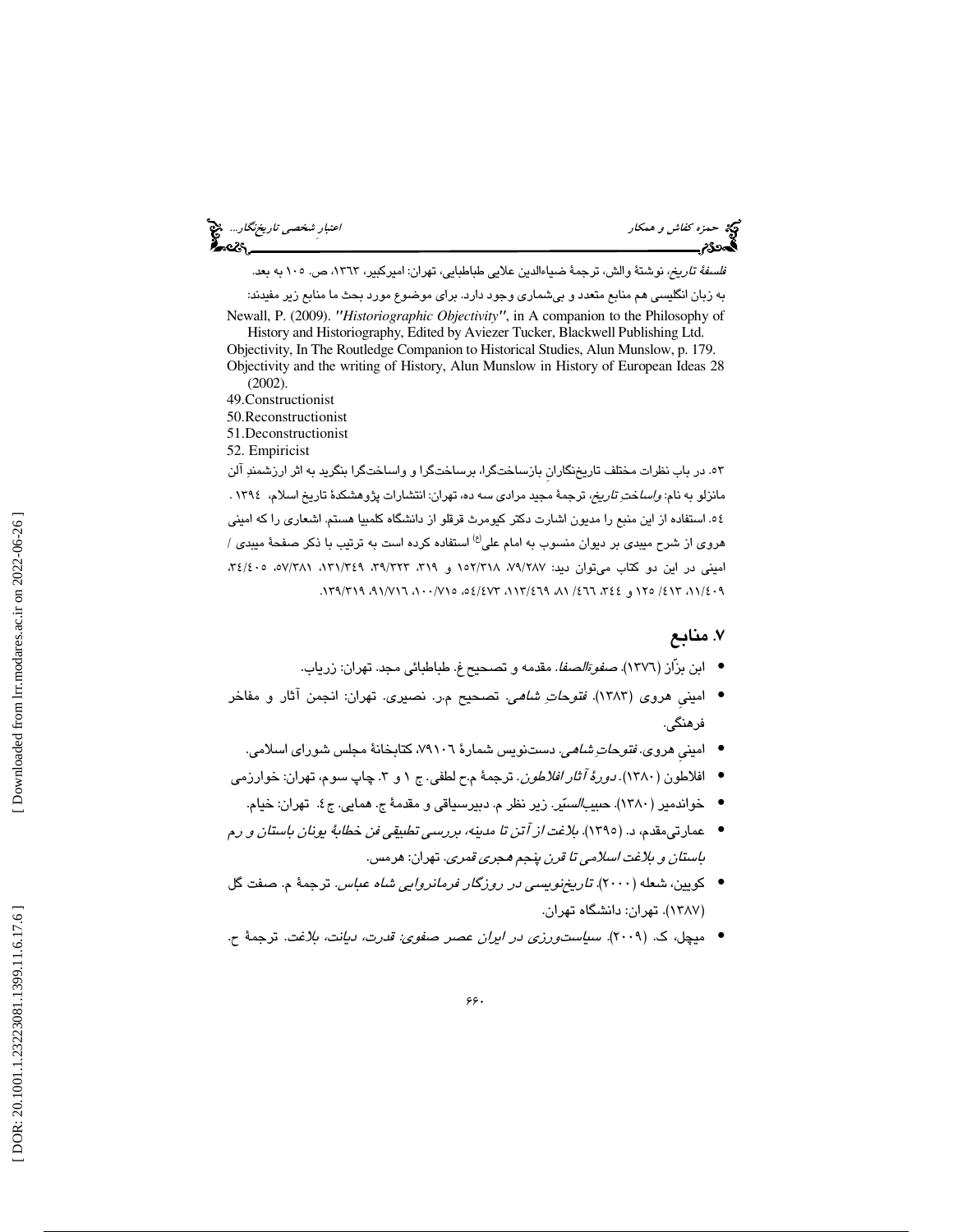# جستاره*اي زباني (بياپي 60)، بهمن و اسفند 1*394 فرانس به 130 دورة ا $\mu$  شمارة 1 (پياپي 61)، بهم*ن و اسفند 1*34 فر

افشار (1397 ). تهران: فرهنگ جاويد.

- مانزلو، آ. (١٣٩٤). *واساختِ تاريخ*. ترجمهٔ م. مرادي سه ده. تهران: پژوهشكدهٔ تاريخ اسلام.
	- مارتين، و. (1986). نظريههاي روايت. ترجمة م. شهبا (1391). تهران: هرمس. •
- ميبدي، ح. (1379). شرح ديوان منسوب به امام علي (ع). به كوشش ا. اشك شيرين و ح. حماني. تهران: ميراث مكتوب. ر
- والش، د.اچ. (١٩٦١). *مقدمهاي بر فلسفةُ تاريخ*. ترجمةً ض. علايي طباطبايي (١٣٦٣). تهران: اميركبير.
- چهارسوقي امين، ت،. و سلطاني، ص.ع.ا،. و حجازي، م.ج. (1398). رتوريك سياسي و الگویابی پارلمانی در نطقهای عمومی فراکسیون امید و ولایت. جستارهای *زبانی، ۳ (*۵۱)،  $259 - 217$
- احمدي، م،. و پورنامداريان، ت. (1396). معرفي روشهاي مبتني بر خطابة باستان در نقد رتوریکی کتاب مقدس و بررسـ*يِ* چالشهای بهکارگیری آنها در مطالعات نامه به عبرانیان. *نقد*<br>*و نظریهٔ ادبی، ۲*، ۱۲۹–۱۶۹.

### **References**

- Ahmadi, M. & Poornamdarian, T. (2017) Reasons for changing attitude in rhetorical criticism of the Bible from stylistics to interdisciplinary studies. *Criticism and Literary Theory 3*, 129-149. [In Persian].
- Amī nī Haravī, (2004) Amīr Ṣadr al-D īn Ibr ā hīm. *Futu*ḥā*t-i sh* ā *h* ī. (History of Safavid dynasty until 920 A.H) Edited by M.R. Nasiri, Pers. Society for the Appreciation of Cultural Work and Dignitaries. [In Persian].
- Amī nī Harav ī, Amīr Ṣadr al-D īn Ibr ā hīm. *Futu*ḥā*t-i sh* ā *h* ī. Pers. Ms. Majlis Library 9006. [In Persian].
- Aristotle. (1991)*. Aristotle on rhetoric: A theory of civic discours e*. Translated by George A. Kennedy. New York.
- Black, E. (1965) *Rhetorical criticism :A study in method*, The Macmillan Company, New York Collier-Macmillan Limited, First Publish.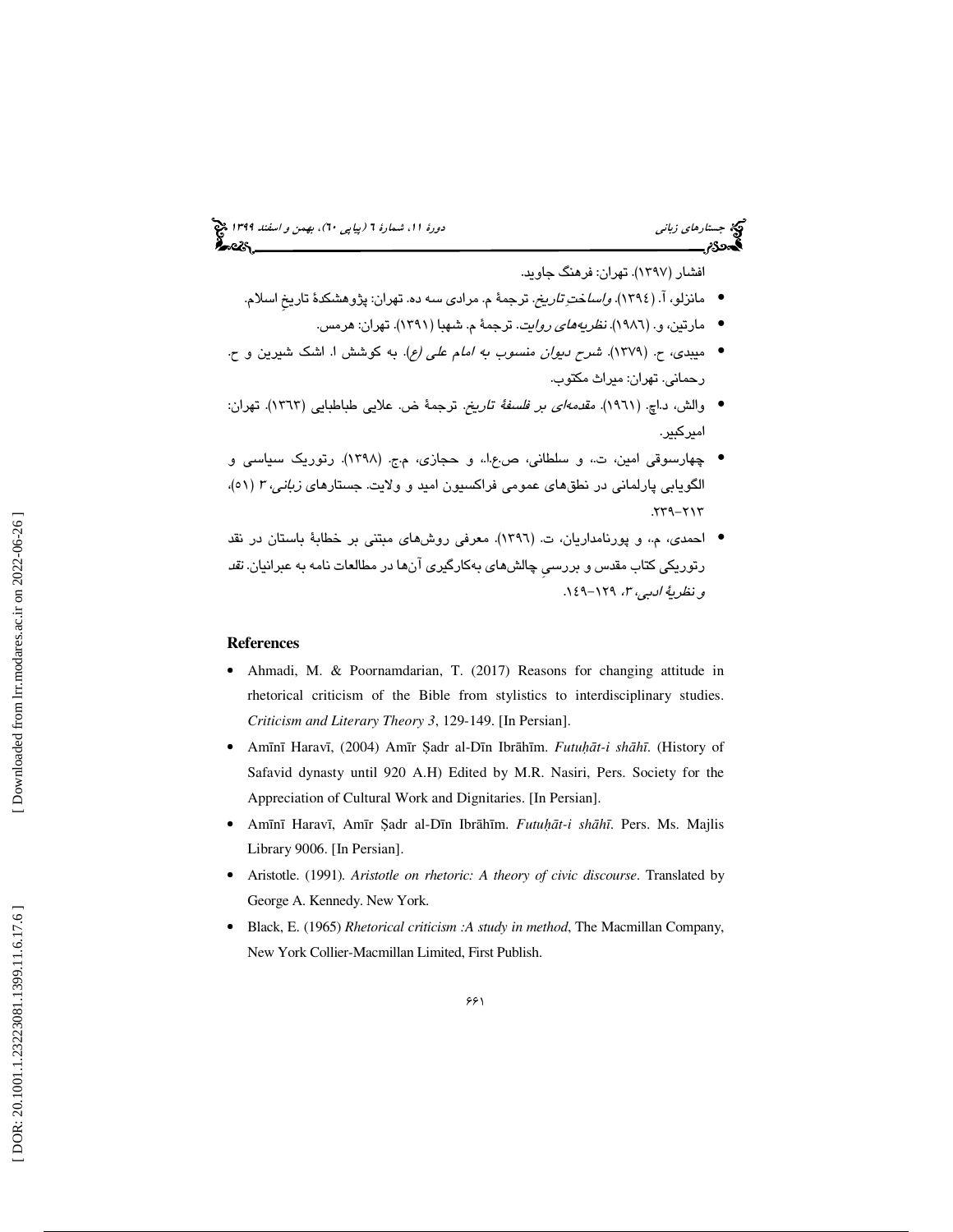حمزه كفاش و همكار اعتبارِ شخصي تاريخنگار...

- Chaharsough Amin, T., Sultani, S.A.A. & Hejazi, M.J. (2019). Political rhetoric and parliamentary patterning in the general speeches of the Omid and Velayat Fractions. *Language Related Research. 3*(51), 213-239 .[In Persian].
- Corts, Thomas E. (1968) *The derivation of ethos*, Speech Monographs, 35:2, 201-202, DOI: 10.1080/03637756809375583.
- Emarati Moghadam, D. (2016). *Rhetoric from Athens to Medina, the comparative study of ancient Greek rhetoric and classical rhetoric until the fifth century.* Press Hermes .[In Persian].
- Foss, S. K. (2009) *Rhetorical criticism: Exploration and practice*, Waveland Press, Fourth Edition.
- Gill, Ch. (1984). *The*  Ē*thos/Pathos Distinction in Rhetorical And Literary Criticism*. The Classical Quarterly, 34, pp 149166 doi:10.1017/S0009838800029396.
- Halloran, S. M. (1982) *Aristotle's concept of ethos, or if not his somebody else's*, Rhetoric Review, 1:1, 5863, DOI: 10.1080/07350198209359037.
- Ibn Bazzāz Ardabīlī, Tavakkulī b. Ismāʿīl. *Şafvat al-ṣafā*. Ed. Gh. R. Țabāṭabāʾī-Majd. Tehran: Zary āb, 1376*sh*/1997. [In Arabic].
- J. A. Hendrix (1968) *In defence of neo* ‐*Aristotelian rhetorical criticism*, Western Speech, 32:4, 246-252.DOI:10.1080/10570316809389579.
- James S. B. (2007). Ethos. In *Encyclopedia of Rhetoric*. Ed. Thomas O. Sloane. Oxford University Press. Midnight University. 263-277 .
- Jasinski, J. (2001) *Sourcebook on rhetoric, key concepts in contemporary rhetorical studies*, Sage Publications, London.
- Khvandamir, Ghiyath al-Din (2001)*. Tarikh-i habib al-siyar fi akhbar-i afrad-i bashar*, Muhammad Dabir-Siyaqi (ed.), *4*., Tehran: Kitabfurushi-i Khayyam. [In Arabic].
- Mandelbaum, M. (1977) *The anatomy of historical knowledge*, The Johns Hopkins University Press Baltimore and London.
- Manslow, A. (2000) *The Routledge companion to historical studies*, Routledge,